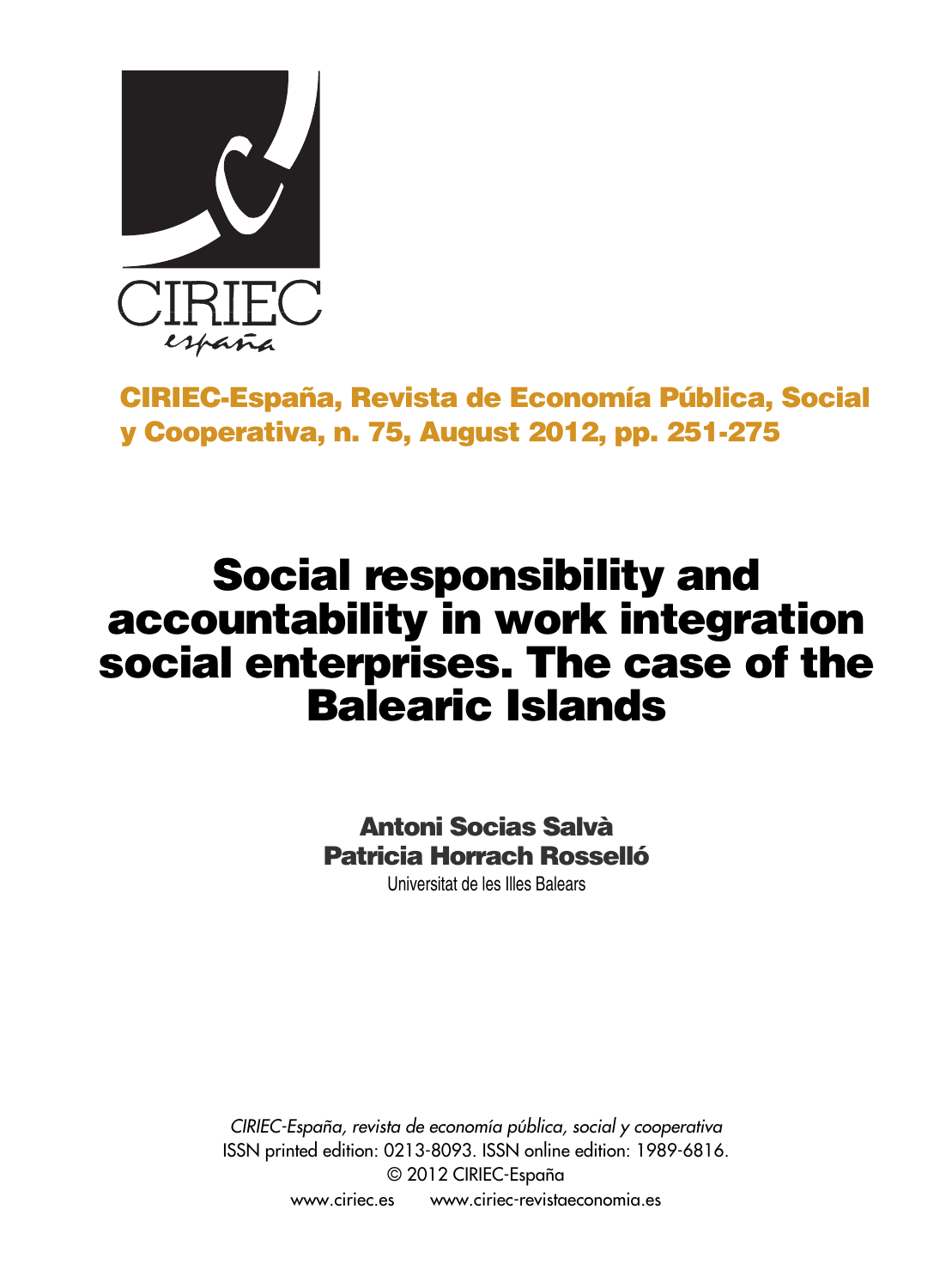# **Social responsibility and accountability in work integration social enterprises. The case of the Balearic Islands**

## **Antoni Socias Salvà**

Catedrático de Universitat de les Illes Balears

### **Patricia Horrach Rosselló**

Profesora Titular de Escuela Universitaria de la Universitat de les Illes Balears

# **ABSTRACT**

*Work integration social enterprises constitute a subsector of the social economy. They are organizations that* operate on the market, incorporating the concept of solidarity into their corporate purpose. Essentially, this implies *helping to improve the financial and social conditions of disadvantaged groups. The fact that solidarity economy companies apply management principles which are in line with the concept of corporate social responsibility led* us to analyze their effective application level in work integration social enterprises in the Balearic Islands, in their *strategies, management and external communications. Furthermore, one of the requirements of social responsi*bility is the provision of information on the company's social and environmental impacts. Consequently, we also *analyzed the voluntary disclosure of social and environmental information by work integration social enterprises in the Balearic Islands and the variables that determine the level of disclosure.*

KEY WORDS: Social responsibility, accounting, social and solidarity economy enterprises. ECONLIT DESCRIPTORS: M140, M410, L310.

**Reference**: SOCIAS, A. & HORRACH, P. (2012): "Social responsibility and accountability in work integration social enterprises. The case of the Balearic Islands", *CIRIEC-España, Revista de Economía Pública, Social y Cooperativa*, 75, 251-275.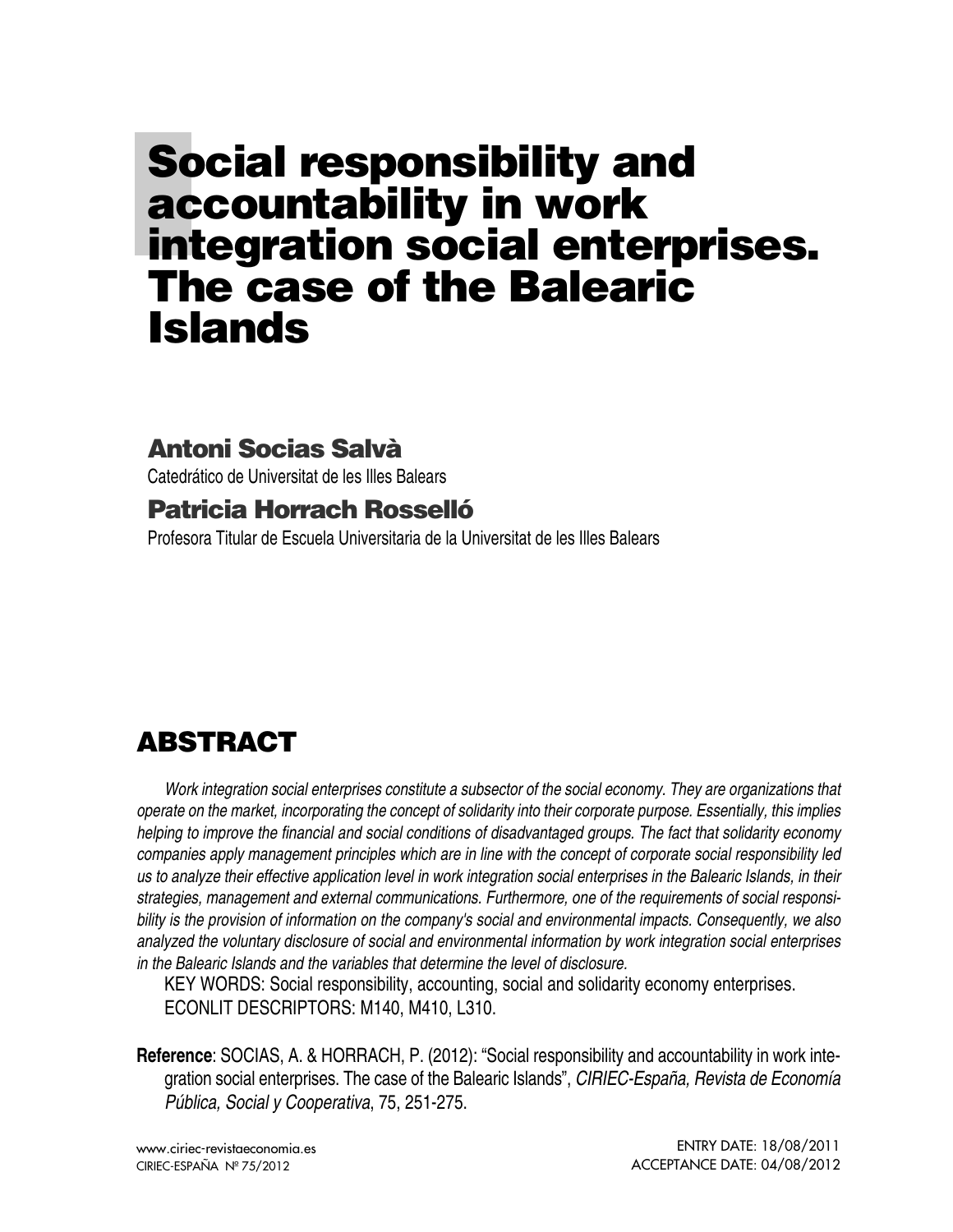# **Responsabilidad social y contabilidad en las empresas de integración laboral. El caso de las Islas Baleares**

**RESUMEN:** Las empresas de integración laboral constituyen un subsector de la economía social. Son organizaciones que operan en el mercado, integrando el concepto de solidaridad en su misión social. Ello implica fundamentalmente mejorar las condiciones económicas y sociales de los grupos desfavorecidos. La existencia de principios de gestión de entidades de economía solidaria asimilados al concepto de responsabilidad social corporativa, nos ha llevado a analizar la efectiva aplicación de los mismos en las empresas de integración laboral en las Islas Baleares, en sus estrategias, en su gestión y en su comunicación externa. Además, uno de los requisitos de la responsabilidad social es el suministro de información sobre los impactos sociales y ambientales de la empresa. En este sentido, también se analiza la divulgación voluntaria de información social y ambiental emitida por las empresas de integración laboral en el ámbito de las Islas Baleares y las variables que determinan tal difusión.

**PALABRAS CLAVE:** Responsabilidad social, contabilidad, economía social y solidaria.

# **Responsabilité sociale et comptabilité dans les entreprises d'insertion professionnelle. Le cas des Îles Baléares**

**RESUME :** Les entreprises d'insertion professionnelle composent un sous-secteur de l'économie sociale. Ce sont des organisations qui opèrent sur le marché, en intégrant le concept de solidarité dans leur mission sociale. Cela implique fondamentalement d'améliorer les conditions économiques et sociales des groupes défavorisés. L'existence de principes de gestion d'entités d'économie solidaire assimilés au concept de responsabilité sociale dans l'entreprise nous a poussé à analyser l'application effective de ces derniers dans les entreprises d'insertion professionnelle aux Îles Baléares, dans ses stratégies, sa gestion et sa communication externe. De plus, une des conditions requises de la responsabilité sociale est de fournir des informations sur les impacts sociaux et environnementaux de l'entreprise. En ce sens, nous analysons également la divulgation volontaire d'informations sociales et environnementales provenant des entreprises d'insertion professionnelle au sein des Îles Baléares et les variables qui déterminent cette diffusion.

**MOTS CLÉ :** Responsabilité sociale, comptabilité, économie sociale et solidarité.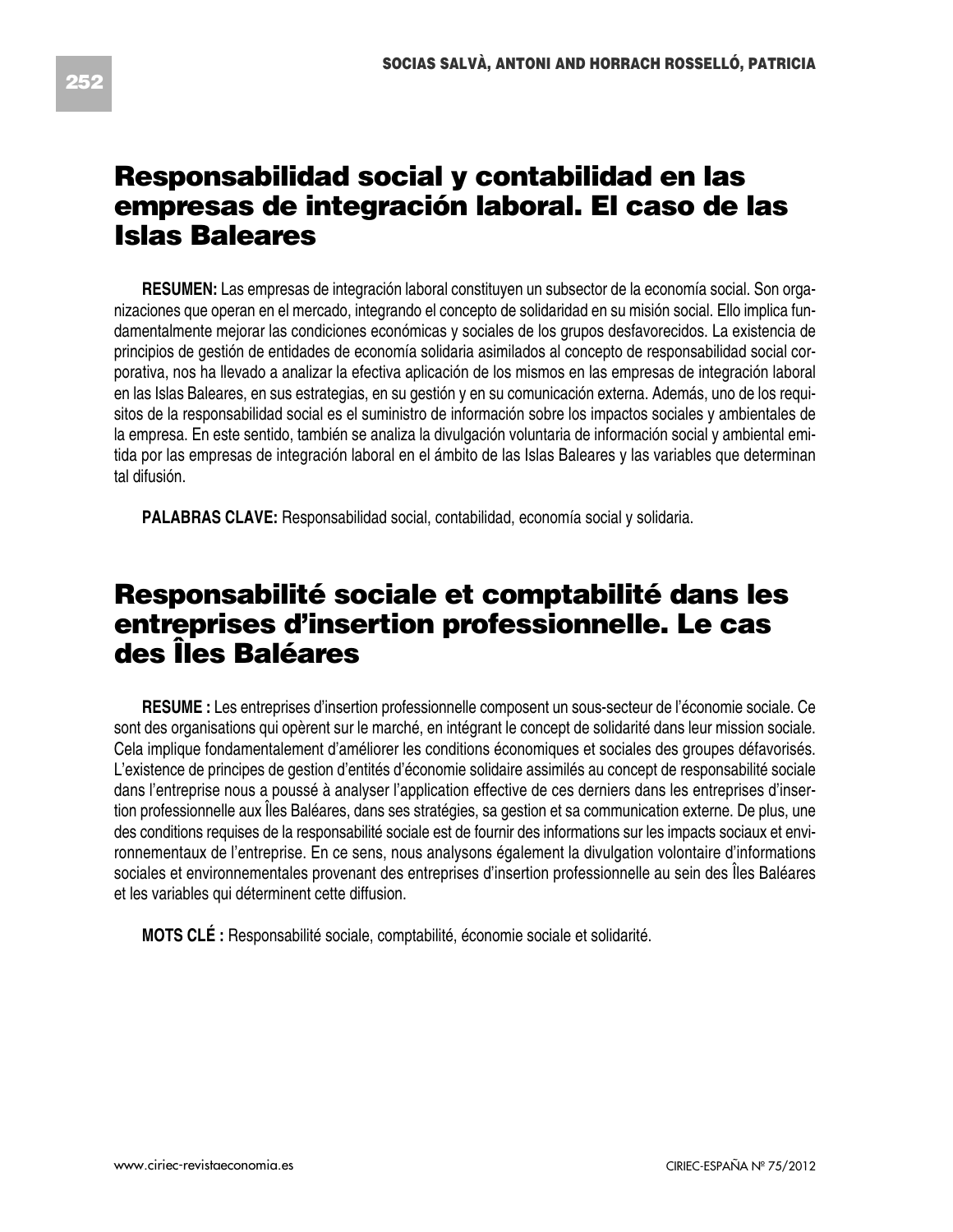# **1.- Introduction**

The term Work Integration Social Enterprises (WISEs) is used to refer organizations whose characteristics mark them out as being one of the different types of bodies that form part of the social economy. They are corporate enterprises that engage in market activities, obtaining an important source of finance from them, although they have clear public interest objectives aimed at supporting disadvantaged groups who are integrated as human resources of the organization.

A sense of solidarity is not the only common feature of these enterprises. According to the standards of practice of social economy established by Social Economy Europe (2002) and the standards of social economy enterprises, established in the European Union by Nyssens, Adams and Johnson (2006) and REAS (1998) in Spain, there must be a strong social component to the management of the enterprise, based on the criteria of transparency, democratization, cooperation and environmental management, among others<sup>1</sup>.

This has led us to analyse whether the cornerstones on which social responsibility is based are an inherent part of the management of WISEs. This study starts out by offering an insight into the concept of social responsibility (CSR) and transparency in social economy enterprises. It explores the specific features of these organizations and their standards of practice in order to ascertain whether social responsibility is an inherent part of them.

Secondly, an applied analysis is made of WISEs in the Balearic Islands, focusing on the application of elements of CSR and sustainability strategies, management and reporting by these enterprises, and on the profiles of those that stand out for their higher degree of CSR and transparency.

As far as the transparency concerns, as Gibbon and Dey (2011:71) point out, headway must be made in critical analyses of the accounting data reported by this kind of organization, particularly given the fact that they are enterprises based on ethical values and social justice.

In Spain, the compulsory financial and social information that is legally required of these enterprises is established, to a greater or lesser extent, in regulatory provisions, although it depends on the exact legal form that the enterprise takes and the sector to which it belongs. The public disclosure of this compulsory information is, we believe, the first step on the road to meeting the criterion of transparency.

1.- Even in the Spanish legislation these principles of management have been adopted (Act 5/2011of March 29th, on social economy)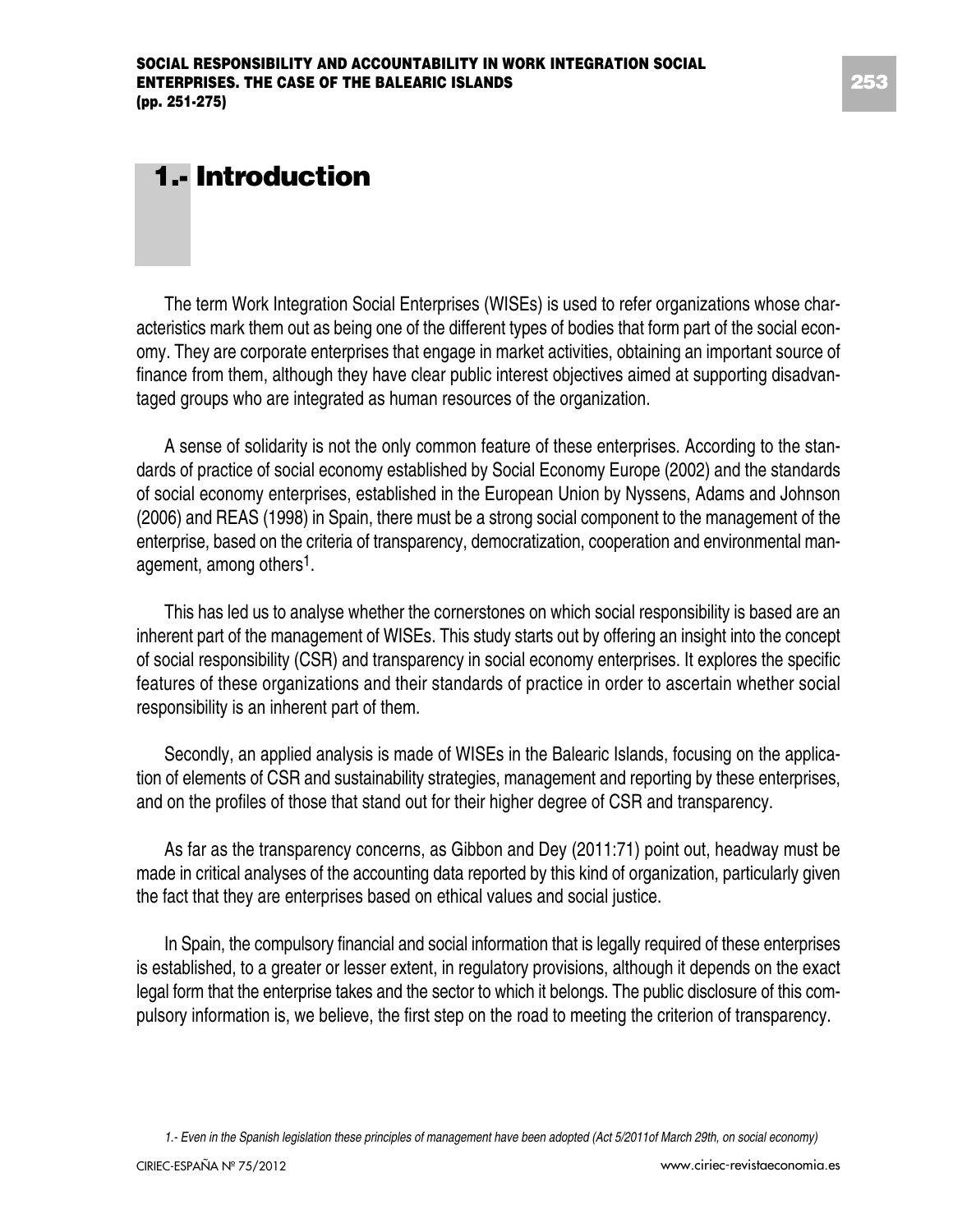In the field of accounting, analyses of corporate social responsibility (CSR) and sustainability reporting have concentrated on profit-making organizations (Deegan, 2002). Studies of social responsibility and sustainability reporting have been conducted from an empirical perspective, facilitating an analysis of reported data (particularly of environmental disclosures) and the true motives for reporting it. These analyses concentrate on corporations, especially the listed ones2.

Some attention has also been paid to social responsibility, accountability and relations with stakeholder groups by non-profit-making bodies, particularly non-governmental ones (Gray, Bebbigton and Collison, 2006; Unerman and O'Dwyer, 2006a Unernam and O'Dwyer, 2006b; Chenhall, Hall and Smith, 2010; Awio, Northcott and Lawrence, 2011), and even specific social economy enterprises and solidarity-based enterprises (Capron and Gray, 2000; Dey, 2007) or public sector bodies (Sangle, 2010). In Spain, social responsibility and transparency in the social economy have also been explored, as is the case of studies by Arcas and Briones (2009) or Gálvez, Caba and López (2009).

# **2.- Social responsibility and accountability in WISEs. A theoretical approach**

Lately, a new concept has been developed along the lines of what is referred to as the 'social economy', encompassing organizations that reflect a solidarity-based vision of the economy. The term "social enterprises" embraces organizations of differing legal forms that opt to use alternative production models<sup>3</sup>. These entities engage in business activities, situating them in the profit-making sector in terms of their management and need for self finance (Borzaga and Defourny, 2001; Nyssens, Adams and Johnson, 2006; Salinas and Rubio, 2001; Socías and Herranz, 2001). At the same time, however, they are incorporated with a public interest corporate objective, aimed at assisting disadvantaged groups, who are integrated into the enterprise's production model or into its commercial activities<sup>4</sup>: for instance, fair trade entities and work integration social enterprises (WISEs).

<sup>2.-</sup> See, among others, Al-Tuwaijiri, Christensen and Hugues (2004), Gueben and Skeerrat (2007), Magness (2006), and in Spain, Carrasco and Larrinaga (1995), Larrinaga et al. (2001), Moneva and Llena (1996), Moneva and Llena (2000), Rodríguez and López (2004), and Husillos and *Álvarez-Gil (2008).*

<sup>3.-</sup> See studies by the EMES European network on the makeup of social economy enterprises in Europe and Spain, such as those of Defourny *and Nyssens (2008) or Vidal and Claver (2004).*

<sup>4.-</sup> Although they have a public interest corporate purpose, they can be differentiated from non-governmental organizations (NGOs) insofar as they engage in a main business activity with a consumer demand, integrating disadvantaged groups into this activity. They are also solidarity-based enterprises even though they engage in market practices. In contrast, NGOs offer free goods and services to disadvantaged groups as their main *public interest activity.*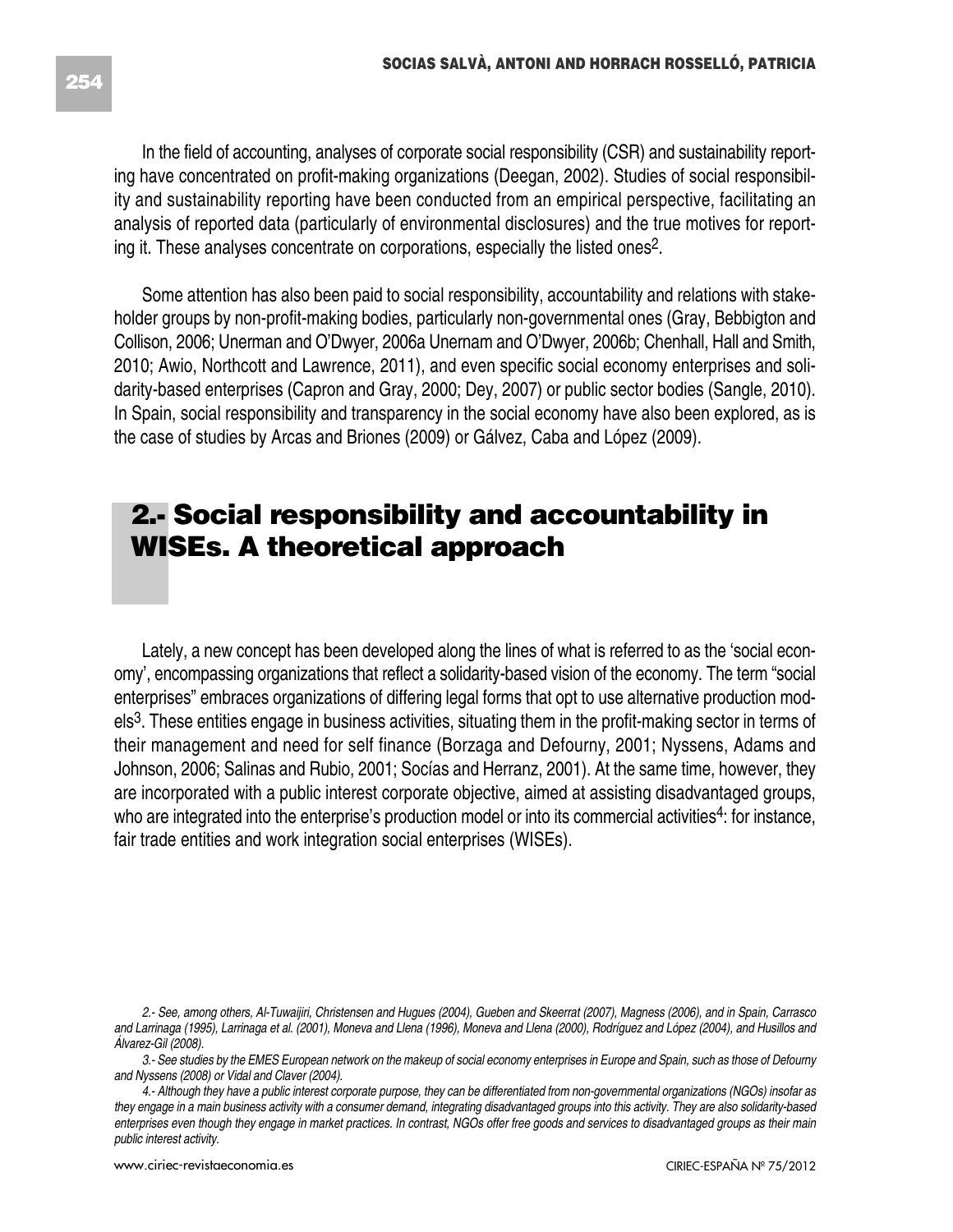WISEs are focused on providing stable employment for disabled groups and for other collectives at risk of exclusion by integrating them into the workforce. In Spain, *special employment centres*<sup>5</sup> and *insertion enterprises*<sup>6</sup> are the main examples of WISEs.

Thus, the workforce of *special employment centres* must be made up of disabled workers in a 70 % of all staff. These centres may be business companies or non-profit-making bodies (association or foundation), and their objectives revolve around providing stable employment for disabled workers and collaborating with ordinary businesses so that their workers can be integrated into them once trained.

*Insertion enterprises* can be business companies or non-profit-making bodies carrying out any kind of trading activity involving the production of goods or services, providing that their corporate purpose is the social and labour integration and training of people at risk of social exclusion as a transition toward ordinary employment. These enterprises are obliged to reinvest 80% of their profits in the improvement or extension of their corporate structure, and at least 51% of the workforce must comprise people at risk of social exclusion.

In Spain, from an associative perspective, the mission of the *Economía Alternativa y Solidaria* network (REAS) is to publicize the initiatives of social enterprises and to offer them support. REAS (1998) established the principles or standards of practice of these enterprises<sup>7</sup>.

*The principle of equality* is defined as the integration of the demands of the stakeholders and transparency towards them*; the employment principle* encompasses the integration of people at risk of exclusion, training activities, fair wages, equal opportunities, professional and personal life balance, stability and health*; the principle of environmental management* implies the reduction of environmental impacts; *the non-profit principle* states the reinvestment of the company's profits in its own social activities*; the cooperation principle and the principle of commitment to local society* imply the cooperation with other social and local enterprises and fair trading relationships.

The principle of *equality* and criterion of *transparency* in these enterprises are crosscutting aspects of social responsibility. Indeed, socially responsible management is based on the integration of stakeholder expectations, the development of systems of dialogue, and information reporting. The social economy principles of *employment, environmental management, cooperation and a commitment to local society* encompass CSR initiatives outlined in national and international standards and documents relating to internal and external stakeholders (European Commission, 2001; AccountAbility, 2011; AccountAbility, 2008a; AccountAbility, 2008b; AECA 2004; ISO, 2010; Forética, 2008).

*<sup>5.-</sup> Regulated in Act 13/1982 and Royal Decree 2273/1985.*

*<sup>6.-</sup> Regulated in Act 44/2007.*

<sup>7.-</sup> Some of them along the lines of those defined by the European EMES network (EMES, 2006) for social enterprises, in the sense of the public interest objective of ensuring a social benefit for specific groups, democracy in decision-making, and the restricted distribution of profits.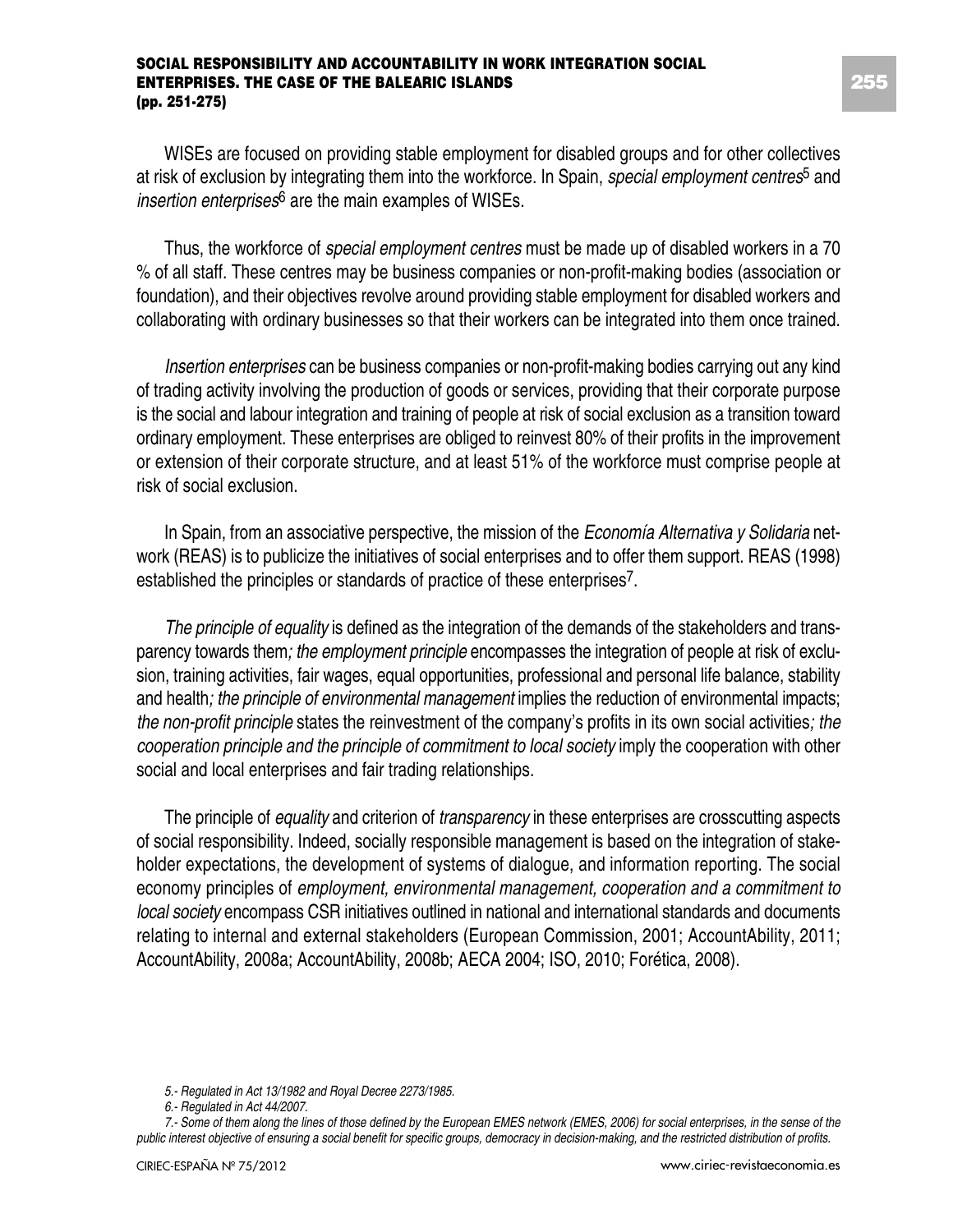On the other hand, philanthropic responsibility is inherent in the actual definition of these enterprises. It is implicit in the non-profit-making principle, established by their public interest corporate purpose and the reinvestment of benefits, and it is also specified in the employment principle through the priority given to disadvantaged groups. In this respect, economic responsibilities are subjected to the compliance with primary ethical responsibilities (Kang and Wood, 1995).

As for the accountability of WISEs, they must legally draw up and register annual accounts and an activities report. It should also be noted that, regardless of their legal form, enterprises registered and classed as special employment centres or insertion enterprises must also submit a social report to the competent registry office<sup>8</sup>. In our opinion, the voluntary disclosure of these documents is an exercise in transparency, publicizing an enterprise's main financial and social impacts at no extra cost.

The GRI's sustainability reporting guidelines (2006) are some of the most firmly established when it comes to the voluntary disclosure of information in its triple financial, social and environmental dimensions. There are three cumulative levels for applying the guidelines – application levels C, B and A – and supplements have been drawn up with additional indicators for NGOs (GRI, 2010) and social economy enterprises (GRI, 2007).

When the compulsory information required by work integration social enterprises is compared with the GRI's level C, it covers over half the contents of this first level 9. To cover the whole of level C, the remaining information relates to the report parameters (3.1. a 3.8), table of contents (3.12), identification of stakeholders, relationship with them and corresponding commitment (4.14 a 4.15), and additional performance indicators, particularly environmental ones.

These additional aspects and the information that is legally required suffice to cover this minimum application level, facilitating an analysis of the impacts of these enterprises, their real commitment, and the actual application of their standards of practice. What is more, this information is both reasonable in amount and not over expensive.

prise.

<sup>8.-</sup> According to Royal Decree 2273/1985 of December 4th, which regulates special employment centres, and Act 44/2007 of December *13th, on insertion enterprises.*

<sup>9.-</sup> More specifically 1.1, 2.1 to 2.10, 4.1, to 4.4., EC1, EC4, EC8, LA1, LA10, LA13. They comply with about 45% of the items adapted to *social economy SMES (GRI, 2007) and the supplement for NGOs (GRI, 2010).*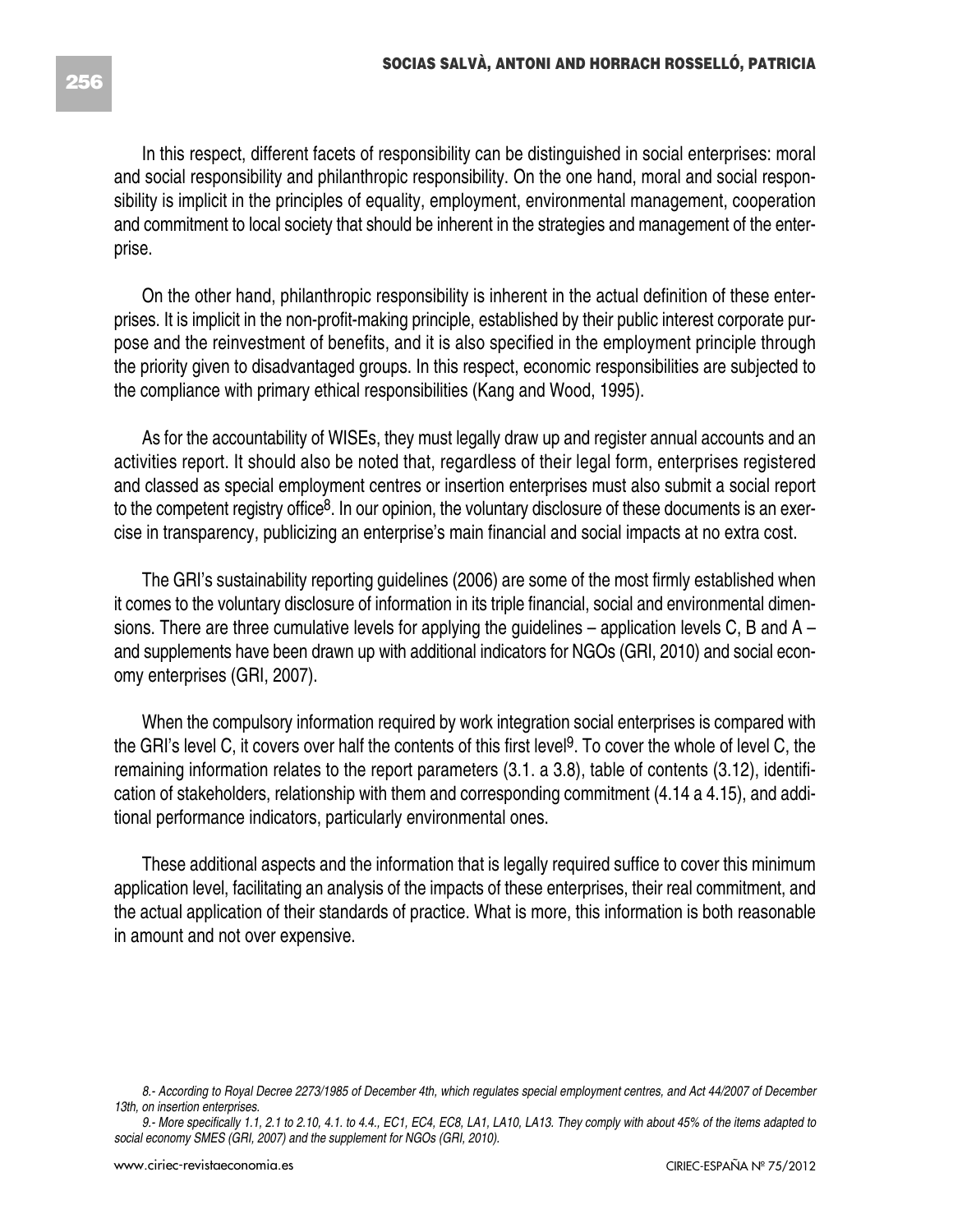# **3.- Social responsibility and accountability of WISEs in the Balearic Islands**

#### 3.1. Objectives of the study and hypothesis

The aim of this study is to analyse the application level of CSR initiatives by WISEs in the Balearics and, in short, the effective application of the social economy principles, namely their social performance and their accountability. At the same time this paper provides an applied perspective of the variables that influence the social performance and the transparency of WISEs.

The hypothesis, based on Ullmann (1985) is that the explanatory variables behind social information disclosure are the organization's social management, the organization's size, its values and the external pressure received by powerful stakeholders groups.

In this respect, the size of WISEs, their membership of REAS, their legal status as non-profit making enterprises, should influence the application of CRS initiatives and the social disclosures of these enterprises.

In social economy enterprises, their principles encompass the consideration of the demands of stakeholders related to the entity and initiatives focused on employment, eco-management, fair trade relationships and non-profit making. In this sense, we can establish that adherence to REAS, could reveal a first approach to a proactive position towards CSR initiatives.

Other variable to be considered is the stakeholders' capacity to demand certain action. Thus, is obvious that WISEs obtaining public funds (basically non-profit entities), could be more likely to improve their social performance and their transparency on social and economic items in order to justify their activities.

#### 3.2. Methodology

Firstly, using verified sources<sup>10</sup>, the thirty-four WISEs that form part of the Balearics' social economy were identified, together with their legal status and corporate purpose, ascertaining whether they belonged to REAS or not.

*<sup>10.-</sup> REAS and the Balearic Regional Ministry for Tourism & Labour.*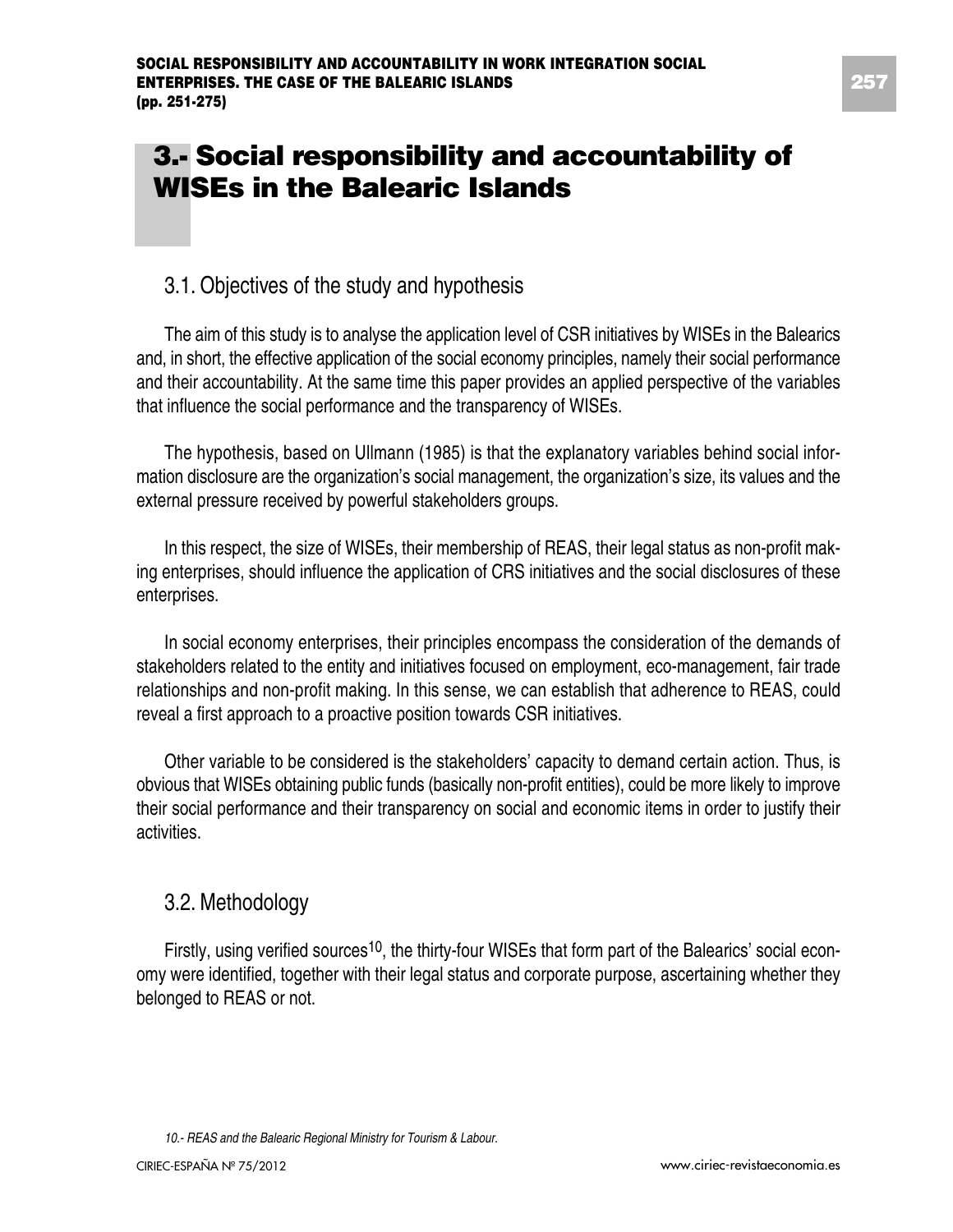The main financial, asset-related and corporate statistics of the twenty-four enterprises for which official information could be obtained from the Mercantile and Entities Register in the Balearic Islands,<sup>11</sup> were analysed. Particularly the size of the enterprises, their main source of funding, the reinvestment of profits and the employment that they generate were determined by analysing their annual accounts and their social report.

In other to asses the application of CSR initiatives and given the objectives of the study, a methodology was chosen that would allow us to encompass the whole universe of this particular collective, by conducting a structured, closed model of questionnaire, made up of qualitative questions and a choice of responses based on a 5-point Likert scale in order to measure initiatives in the field of CSR by the said enterprises from a descriptive point of view.

The survey questions on the subject initiatives undertaken by the enterprises, as elements of CSR, were directed at testing the extent to which they were applied.

The first element tested, explored the integration of stakeholder expectations (encompassed in the principle of *equality*). According to Mitchell, Agle and Wood (1997), organizations centre their strategies on stakeholder groups with power in terms of control over the organization's resources and moral or contractual legitimacy. Thus, in the survey we focused on including items related to the integration of stakeholder groups with contractual legitimacy in WISEs: customers, public authorities, private donors and employees.

The items included in the survey related to the effective application of CRS initiatives involving internal and external stakeholders we designed taking into consideration the statements of *social economy principles* (REAS, 1998) and some other initiatives incorporated in AECA (2004). They were related to fair employment and staff professionalization (the principle of *employment)*, environmentally-friendly management (the principle of *environmental care*), responsible trading relations and active involvement in the sector (the principles of *cooperation* and a *commitment to local society*).

There was a 35% response rate, that is, by twelve of the enterprises. Of these, nine were nonprofit-making enterprises out of a total of sixteen. Only three of the eighteen trade companies took part in the study.

In addition, corporate information was analysed for the 2008 and 2009 financial years, reported online by the said enterprises, in order to ascertain the sector's level of informative transparency. The type of financial, corporate, social and environmental information that was reported was ascertained, establishing whether it included report content from the GRI's first application level or not (GRI, 2006).

<sup>11.-</sup> At the time of the study, in mid-2010, the last financial year officially reported was for 2008.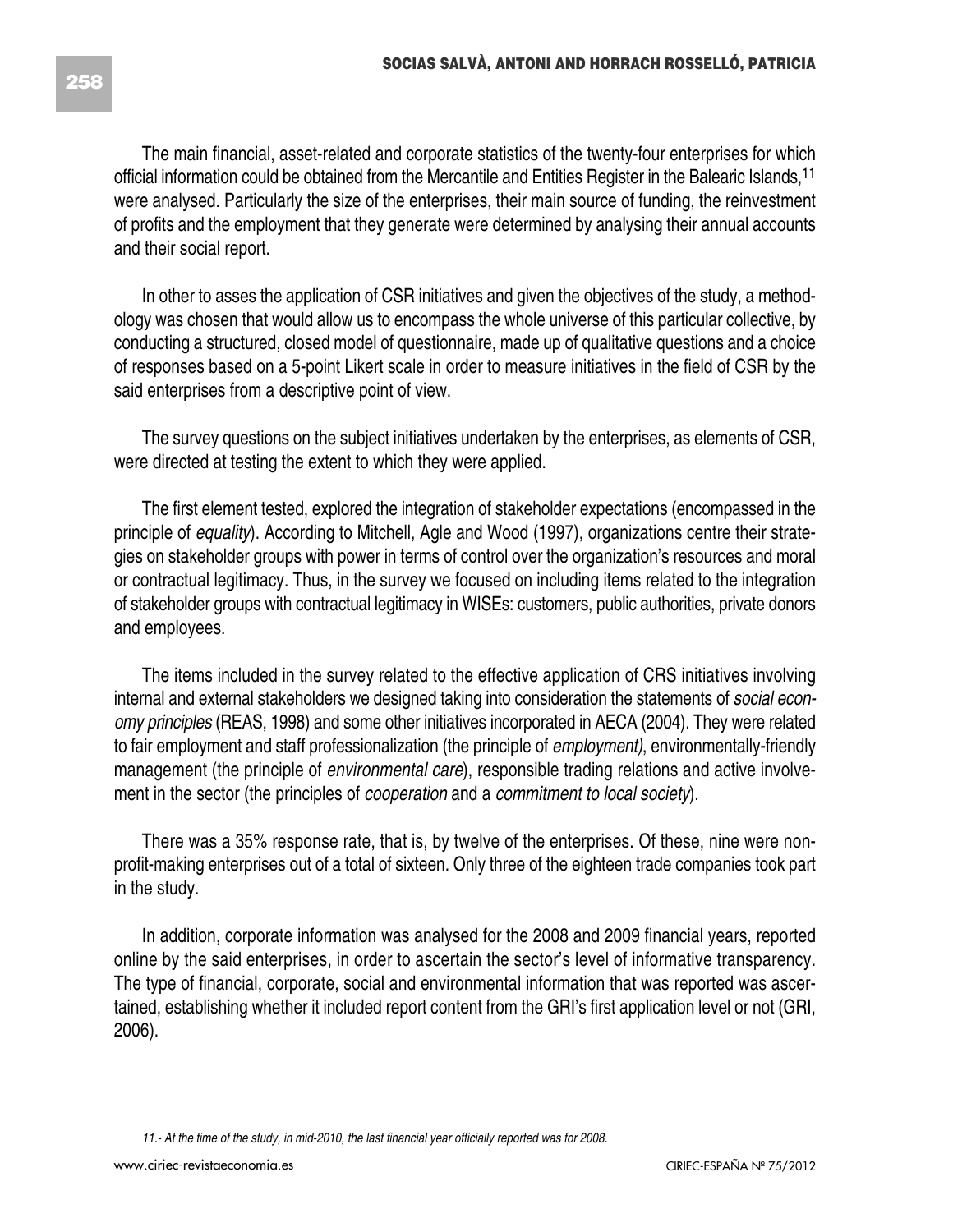#### 3.3. Determining the economic and social configuration of the Balearics' WISEs

In the Balearic Islands, there were thirty-four operative WISEs in the period 2008-2009 according to the data provided by REAS and the Balearic Ministry for Tourism & Labour.

Of the thirty-four bodies, sixteen (forty-seven percent) are non-profit-making bodies and eighteen (fifty-three percent) are business companies (limited corporations). Seventy percent of the organizations are registered as special employment centres and three percent as insertion enterprises. Twentyseven percent correspond to other labour integration enterprises. Geographically, eighty-five percent are local bodies<sup>12</sup> and the rest correspond to local branches of large national organizations.

The information above is shown in the following tables.

### **Table 1. Legal form of WISEs in the Balearic Islands**

| Legal status                  | <b>Number of entities</b> | Percentage |
|-------------------------------|---------------------------|------------|
| Association                   | 6                         | 17,65 %    |
| Foundation                    | 6                         | 17,65 %    |
| Other non-profit legal status | 4                         | 11,75 %    |
| <b>Limited Corporations</b>   | 18                        | 52,94 %    |
| Total                         | 34                        | 100%       |

SOURCE: REAS and Balearic Regional Ministry for Tourism & Labour.

### **Table 2. WISEs in the Balearic Islands. Legal status and corporate social purpose**

| Legal status                  | <b>Special</b><br>Employment<br><b>Centres</b> | <b>Insertion</b><br><b>Enterprises</b> | <b>Other WISEs</b> | Total |
|-------------------------------|------------------------------------------------|----------------------------------------|--------------------|-------|
| Association                   | 5                                              |                                        |                    | 6     |
| Foundation                    | 2                                              |                                        | 3                  | 6     |
| Other non-profit legal status | 0                                              |                                        |                    | 4     |
| Limited corporations          |                                                |                                        |                    | 18    |
| Total                         | 24                                             |                                        | 9                  | 34    |

SOURCE: REAS and Balearic Regional Ministry for Tourism & Labour.

*<sup>12.-</sup> Only two of them are large enterprises.*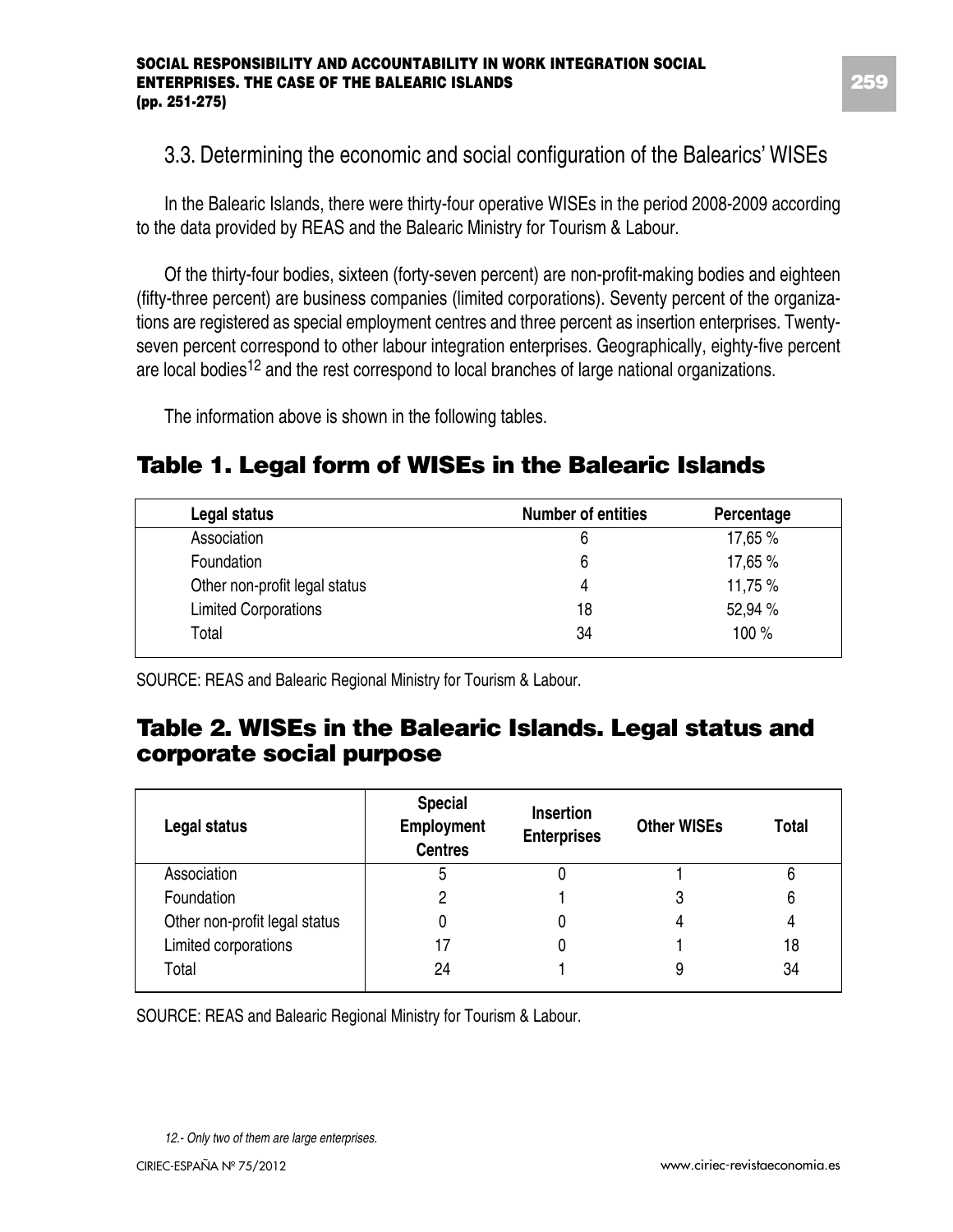Economic, financial and employment's data of twenty-four enterprises (twelve non-profit bodies and twelve business enterprises) could be obtained from the Mercantile and Entities Register in the Balearic Islands. In 2008, income from the business activities of the enterprises from which data was compiled amounted to fifty-eight percent of their operating revenue. Thirty-five percent corresponded to subsidies and seven percent to user or member fees.

The information mentioned above is shown in tables 3 and 4. Table 3 represents the revenue's source of the twenty-four WISEs, while Table 4 shows the revenue's source depending on their legal status.

In this respect, we can state that non-profit-making bodies have a high, over-average dependency on subsidies (some 51 % of revenues comes from grants) and their business activities imply 39 % of their total revenue. On the other hand, business companies rely on grants to a minimal extent and their business activities generate some 99 % of their total income.

### **Table 3. WISEs' revenue in 2008. Balearic Islands**

| WISEs' revenue                  | Amount        | Percentage |
|---------------------------------|---------------|------------|
| Member fees                     | 3.980.525.63  | 7.34%      |
| Grants                          | 19.000.840.79 | 35,04%     |
| Turnover of business Activities | 31.251.192.15 | 57.62%     |
| Total                           | 54.232.558.57 | 100,00%    |

SOURCE: Own.

### **Table 4. WISEs' revenue depending on the legal form in 2008. Balearic Islands**

|                                 | Non-profit entities |            | <b>Limited corporations</b> |            |
|---------------------------------|---------------------|------------|-----------------------------|------------|
| WISEs' revenue                  | Amount              | Percentage | Amount                      | Percentage |
| Member fees                     | 3.980.525,63        | 10.65%     |                             | 0.00%      |
| Grants                          | 18.909.145,92       | 50.59%     | 91.694,87                   | 0.54%      |
| Turnover of business Activities | 14.490.294.73       | 38.76%     | 16.760.897,42               | 99,46%     |
| Total                           | 37.379.966,28       | 100.00%    | 16.852.592.29               | 100,00%    |

SOURCE: Own.

From the information included in annual reports it can be concluded that all the enterprises reinvested the benefits, even the business companies, which have not shared out any profits over the last three financial years.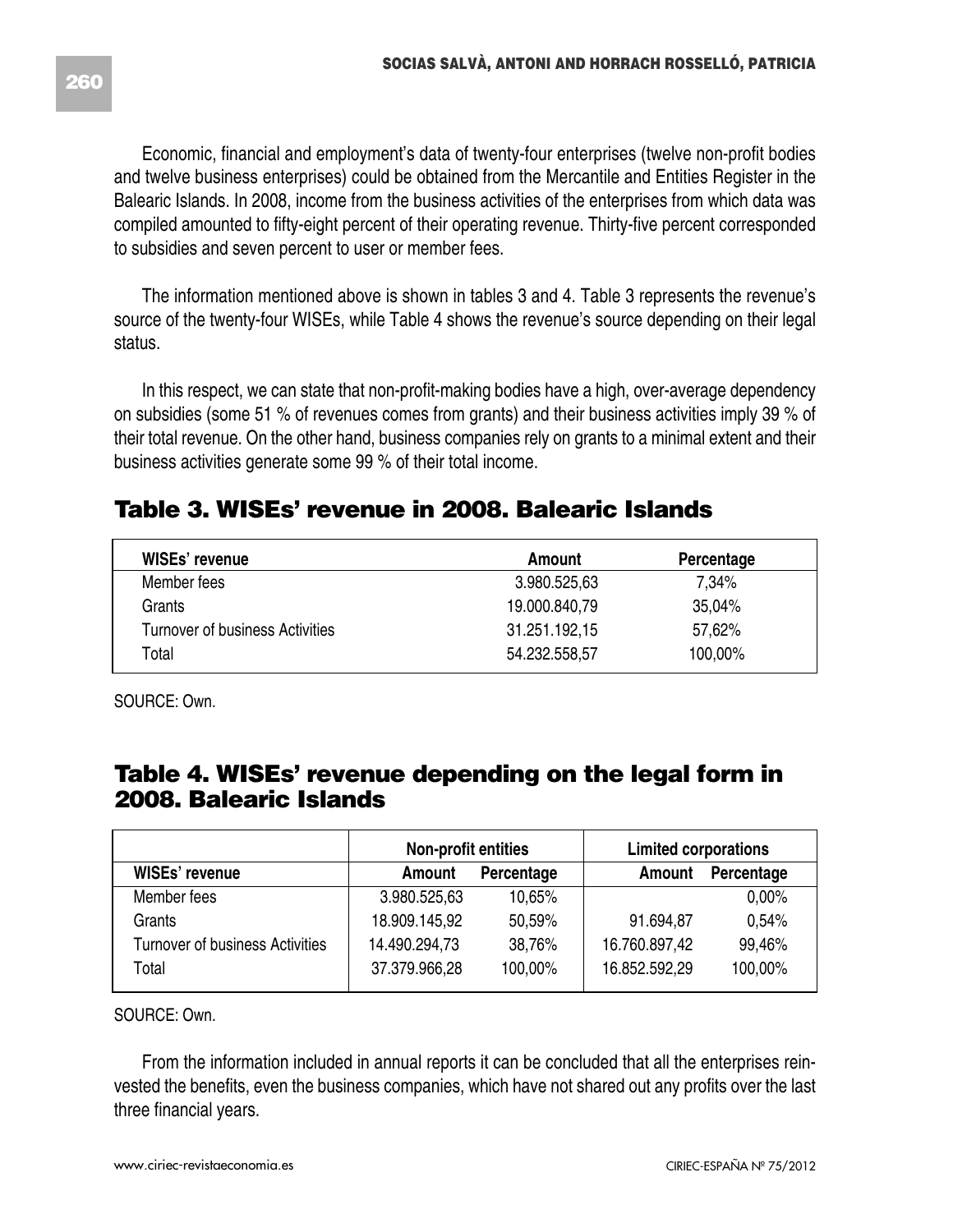According to the information included in annual accounts and in social reports of the twenty-four enterprises from which data could be compiled, in 2008, 1.581 people were employed in these enterprises, accounting for 0.5% of the labour market in the Balearics (CES, 2009). Of this employment figure, forty-two percent corresponded to disabled people and other people at risk of social exclusion. The stability of employment should be highlighted, with seventy-four percent being hired on an indefinite basis. This is eleven points higher than the corresponding average figure for the Balearic economy during the same financial year.

By means this previous analysis, we can stated that the compliance with some of the precepts laid down in the principles of social economy enterprises (REAS, 1998) was tested for twenty-four out of thirty-four WISEs in the Balearic Islands. Actually, we can conclude that these enterprises comply with the non-profit principle (none of them shared out dividends, even being limited corporations), with the stability of employment and the labor integration of disadvantaged groups.

### 3.4. The application of elements of CSR strategy and management of WISEs

As we mentioned, only twelve enterprises took part in the study, which means a 35 % response rate. Nine entities were non-profit-making enterprises out of a total of sixteen. And only three of the eighteen trade companies took part in the study. Six out of the nine non-profit entities belong to REAS. As for the size of the enterprises, five were large organizations.

Table 5 and 6 show the information related to the entities which participated in our research.

| Legal status                  | <b>Special</b><br>Employment<br><b>Centres</b> | <b>Insertion</b><br><b>Enterprises</b> | <b>Other WISEs</b> | Total |
|-------------------------------|------------------------------------------------|----------------------------------------|--------------------|-------|
| Association                   |                                                |                                        |                    |       |
| Foundation                    | 0                                              |                                        |                    | 3     |
| Other non-profit legal status |                                                |                                        | 3                  |       |
| Limited corporations          | 2                                              |                                        |                    | 3     |
| Total                         | 3                                              |                                        |                    | 12    |

### **Table 5. WISEs participants in the study**

SOURCE: Own.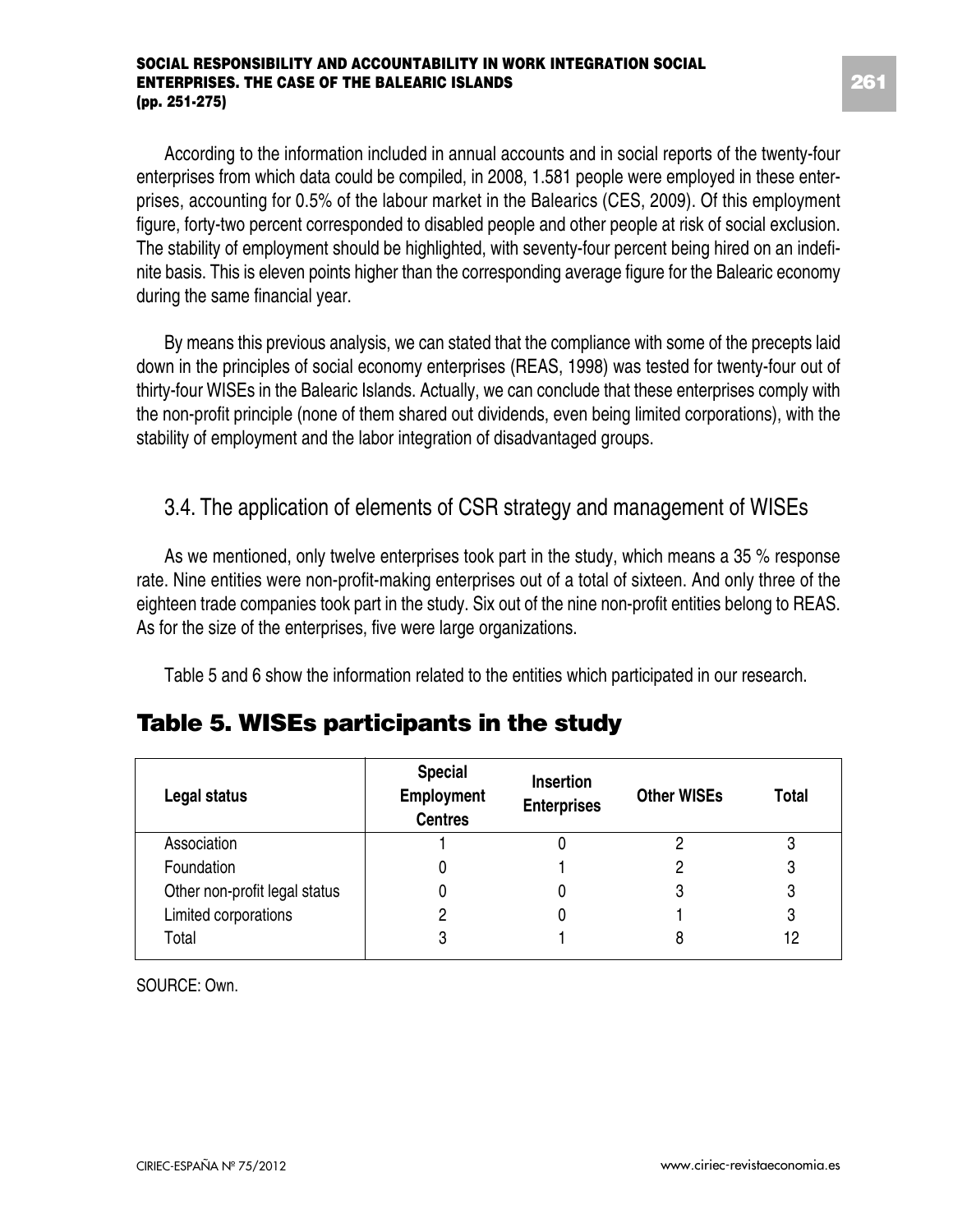|                                 | Non-profit entities |         | <b>Limited corporations</b> |          |
|---------------------------------|---------------------|---------|-----------------------------|----------|
| WISEs' revenue                  | Amount              | Amount  | Percentage                  |          |
| Member fees                     | 1.410.359,25        | 4.43%   | ٠                           | $0.00\%$ |
| Grants                          | 15.952.995.10       | 50.08%  | ٠                           | $0.00\%$ |
| Turnover of business Activities | 14.490.294.73       | 45.49%  | 16.760.897,42               | 100,00%  |
| Total                           | 31.853.649,08       | 100.00% | 16.760.897.42               | 100.00%  |

#### **Table 6. WISEs' participants. Revenue depending on the legal form in 2008**

SOURCE: Own.

It can be highlighted the fact that the twelve organizations that have participated in the study out of thirty-four, generated nearly 90% of the WISEs sector's income.

#### **3.4.1. Elements of CSR strategy: The integration of stakeholder demands**

In the words of Freeman (1984), the identification and integration of stakeholder demands in an organization's strategies are indicative of an active corporate management approach. The limited vision of taking into account its stakeholders<sup>13</sup> just focuses on those groups that play a direct role in the survival of the enterprise. In the words of Mitchell, Agle and Wood (1997), with this limited vision, organizations will centre their strategies on stakeholder groups with one or more of the following attributes: power in terms of control over the organization's resources<sup>14</sup>, moral or contractual legitimacy, and more urgent demands than the rest.

In our view, following this premise, in the case of WISEs, stakeholder groups with contractual legitimacy comprise their customers, the public authorities, private donors and the enterprise's employees.

Social economy enterprises might see their customers as being a powerful legitimacy stakeholder group, due to the fact that these enterprises offer goods and services to customers, which consider the company to be socially responsible.

At the same time, public authorities can be regarded in the same way, especially, in the case of non-profit-making enterprises with a high dependency on public funding. From the study that was conducted in the Balearics, with the exception of a few cases, non-profit-making WISEs are in this precise

<sup>13 .-</sup> In contrast with the broad vision of them that includes "any group or individual that might affect or be affected by an organization's deci*sions" (Freeman, 1984: 46).*

*<sup>14.-</sup> Pfeffer and Salancik (2003).*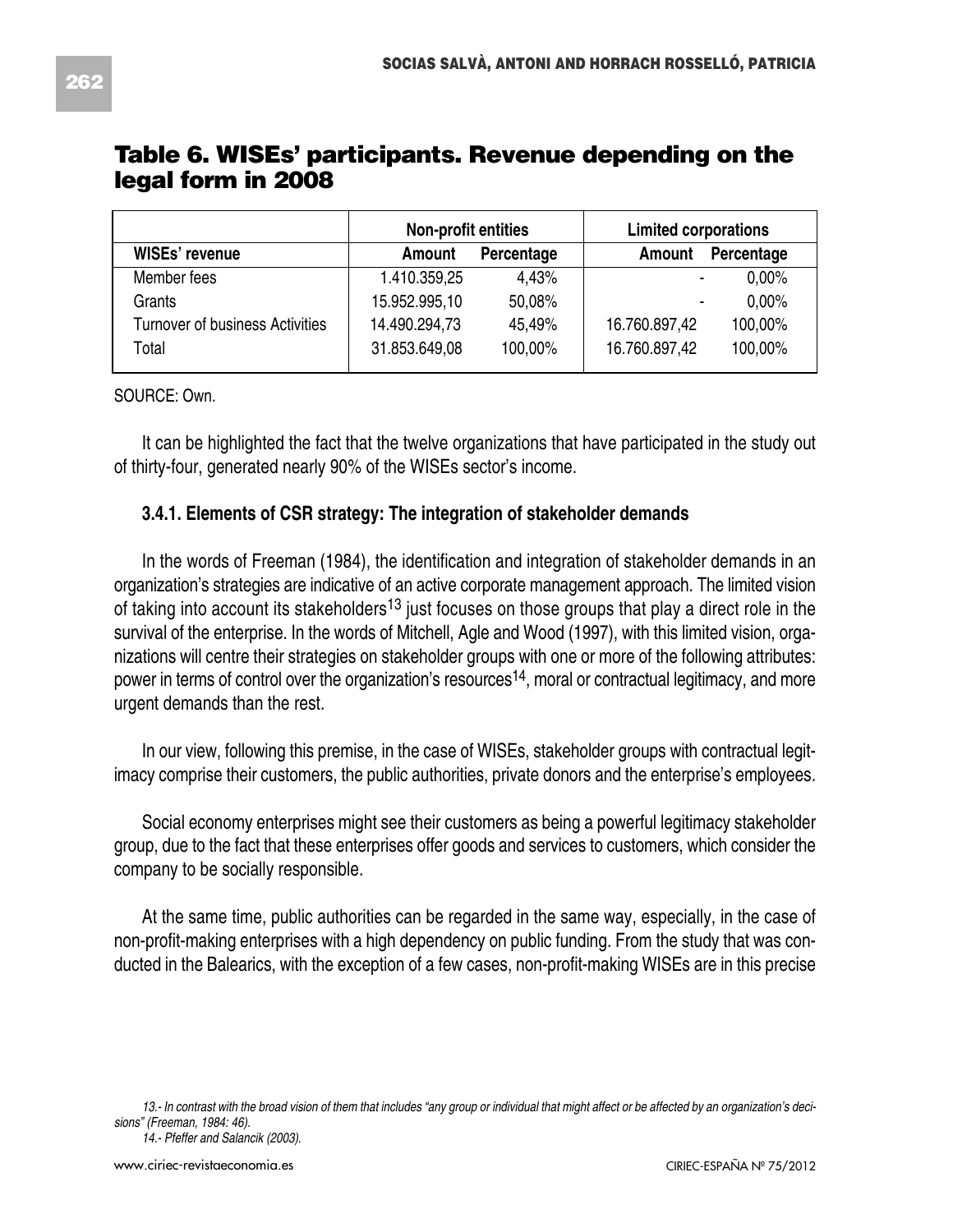situation, since more than fifty percent of the funding they receive is from the public authorities, through subsidies. So, we can conclude that for these enterprises, the public authorities are a dominant stakeholder group in terms of Mitchell, Agle and Wood (1997: 876)<sup>15</sup>.

Meanwhile, private funding is relatively unimportant for non-profit-making bodies and non existent in the case of business companies, and so this collective, despite its legitimacy, is not *a priori* a powerful stakeholder group for such organizations.

Most work integration social employees are people at risk of social exclusion. Obviously, they are a stakeholder group with legal legitimacy, mainly because the corporate purpose of these enterprises revolves primarily around the social and labour market integration of such workers. It is a stakeholder group dependent upon the organization, whose demands are met depending on their urgency.

As we stated, the integration of the demands of stakeholders groups of the organization indicates a proactive position in social corporate management. In social economy enterprises, the principle of *equality* implies the consideration of the demands of stakeholders related to the entity. In this sense, we can establish that adherence to REAS, could reveal a first approach to a proactive position in these entities.

Of all the institutions studied, only six are associated with REAS and have collaborated in the study. These are non-profit entities that, a priori, have pledged their commitment to implement the principles. However, to realize the real strategic posture, the design of the questionnaire included items related to the assessment of integrating the demands of stakeholders groups.

Thus, the stakeholders included in our stakeholder panel were, in first instance, those with a contractual relationship with the organization and powerful legitimacy: customers and public authorities, from which the core financing is obtained. In addition, we considered other less powerful stakeholders with contractual legitimacy, such as donors, employees and suppliers. In addition, we considered those non-organizational stakeholders: social agents and other entities of social economy due to the fact, that the *cooperation principle* encompasses the collaboration with social entities and network relationships.

The table below shows the results related to the percentage of entities that integrate the stakeholders demands.

<sup>15.-</sup> The Balearic Administration's Directorate-General for CSR encourages active policies in the field of social responsibility, dialogue with stakeholders, and transparency and the establishment of corporate clauses regulating social responsibility in order to apply for the public ten*ders for the provision of goods and services that these companies often bid for (DGRSC, 2008).*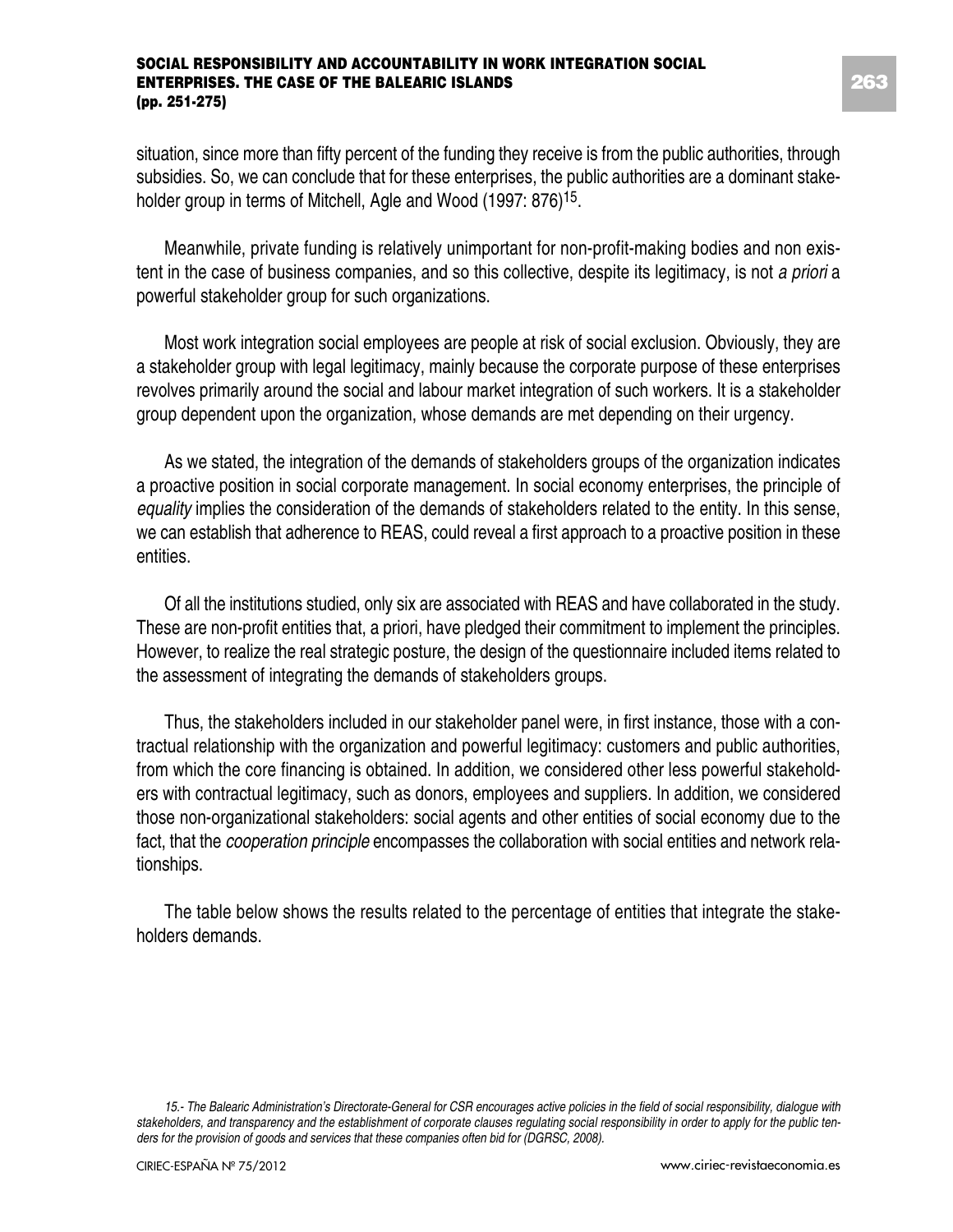|                                  |        | Porcentaje of enterprises |        |        |        |      | <b>Standard Deviation</b> |
|----------------------------------|--------|---------------------------|--------|--------|--------|------|---------------------------|
| The enterprise integrates        |        |                           |        |        |        |      |                           |
| the demands of                   |        | $\overline{2}$            | 3      | 4      | 5      |      |                           |
| Workers                          | 0.00%  | 16,67%                    | 0.00%  | 58,33% | 25,00% | 3,92 | 1,00                      |
| Customers                        | 0.00%  | 25,00%                    | 0.00%  | 50,00% | 25,00% | 3,75 | 1,14                      |
| Public authorities               | 16,67% | 0,00%                     | 8,33%  | 58,33% | 16,67% | 3,58 | 1,31                      |
| Donors                           | 41.67% | 16,67%                    | 0.00%  | 33,33% | 8,33%  | 2,50 | 1,57                      |
| <b>Suppliers</b>                 | 33,33% | 16,67%                    | 16.67% | 16.67% | 16,67% | 2,67 | 1,56                      |
| Social agents                    | 25.00% | 16,67%                    | 25.00% | 25.00% | 8,33%  | 2,75 | 1,36                      |
| Other social economy enterprises | 33,33% | 16,67%                    | 16,67% | 16.67% | 16.67% | 2,67 | 1,56                      |

#### **Table 7. Integration of demands of stakeholders groups**

SOURCE: Own.

The results demonstrate the importance that the enterprises lend to worker demands, as a stakeholder group with legitimacy, together with the demands of customers and the public authorities, as stakeholder groups with legitimacy and power. The demands of other groups are taken into account to a lesser extent, i.e. those of social agents, suppliers, other enterprises from the sector and donors.

An individual analysis of the responses by each of the enterprises served to determine whether they took an active or passive strategic approach. Given the importance of organizational stakeholder groups with legitimacy and power, an active stance was considered to be reflected by average ratings of four points in the integration of worker, customer and public authority demands by non-profit-making enterprises and in the integration of worker and customer demands by business companies.<sup>16</sup>

Thus, seven enterprises took an active approach to integrating the demands of stakeholder groups. They consisted of three local non-profit-making bodies (two of them were large organizations) that were members of REAS, with a high dependency on public funding, three local branches of large national organizations (two of them limited corporations and one, a non-profit making body), and a local business company. As for the five enterprises that took a passive approach, two of them were non-profit bodies members of REAS and three were highly dependent on public funding.

So basically the size of the enterprise can be considered the main item to integrate the stakeholders' demands by WISEs. The REAS membership and the dependency on public grants have not a direct relation with the effective integration of stakeholders' demands.

16 - Additionally, it could be seen that, in the case of these enterprises, global measures to integrate the demands of all stakeholder groups *achieved a rating of over three points.*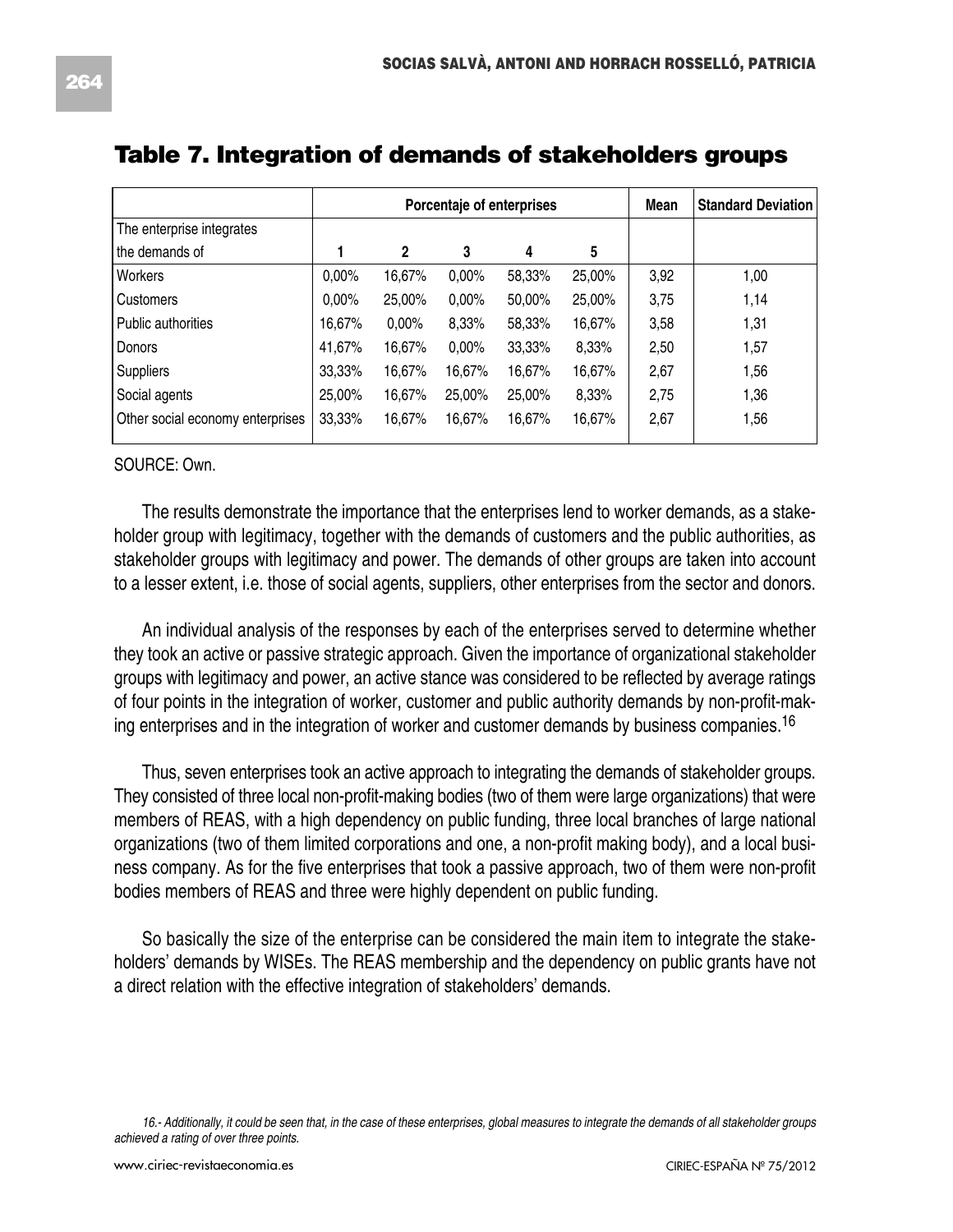#### **3.4.2. Elements of CSR management concerning internal stakeholders: employees**

The items included in the survey related to the effective application of CRS initiatives involving internal stakeholders we designed taking into consideration the statements of the *employment principle* (REAS, 1998) and some other initiatives incorporated in AECA (2004).

In this respect, elements relating to the employees encompass training activities, empowerment, fair wages, equal opportunities, reconciling one's working and personal life, and safety. Information relating to this kind of initiative taken by the enterprises is shown in Table 8.

### **Table 8. Results of "Initiatives involving elements of CSR management: employees"**

|                                        | Percentage of enterprises |                |          |          |        |                     |      | <b>Standard</b> |
|----------------------------------------|---------------------------|----------------|----------|----------|--------|---------------------|------|-----------------|
| <b>Initiatives</b>                     | 1                         | $\overline{c}$ | 3        | 4        | 5      | DK/DA <sup>17</sup> | Mean | deviation       |
| Training activities:                   |                           |                |          |          |        |                     |      |                 |
| - Production or operating techniques   | 16.67%                    | 8.33%          | 25.00%   | 25.00%   | 25.00% | 0.00%               | 3.33 | 1.44            |
| - Prevention of occupational hazards   | $0.00\%$                  | 8.33%          | 25.00%   | 25.00%   | 41.67% | 0.00%               | 4.00 | 1.04            |
| - Environmental management             | 8.33%                     | 41.67%         | 25.00%   | $0.00\%$ | 25.00% | 0.00%               | 2.92 | 1.38            |
| - Social responsibility                | 8.33%                     | 25.00%         | 25.00%   | 25.00%   | 16.67% | 0.00%               | 3.50 | 1.09            |
| - Management skills                    | 8.33%                     | 25.00%         | 25.00%   | 25.00%   | 16.67% | 0.00%               | 3.17 | 1.27            |
| Continuous working day                 | 25.00%                    | 8.33%          | 25.00%   | 8.33%    | 33.33% | 0.00%               | 3.17 | 1.64            |
| Flexible timetable                     | 0.00%                     | 8.33%          | 16.67%   | 25.00%   | 5.00%  | 0.00%               | 4.17 | 1.03            |
| Management of occupational hazards     | $0.00\%$                  | 8.33%          | 25.00%   | 16.67%   | 5.00%  | 0.00%               | 4.08 | 1.08            |
| Wages higher than Bargaining Agreement | 16.67%                    | 0.00%          | 8.33%    | 41.67%   | 25.00% | 8.33%               | 3.64 | 1.43            |
| Tenders for public services            | 8.33%                     | 25.00%         | 25.00%   | 25.00%   | 16.67% | 0.00%               | 3.17 | 1.27            |
| No discrimination when hiring labour   | $0.00\%$                  | 0.00%          | $0.00\%$ | 33.33%   | 66.67% | $0.00\%$            | 4.67 | 0.49            |
| Control of working environment         | 41.67%                    | 8.33%          | 16.67%   | 16.67%   | 8.33%  | 8.33%               | 2.36 | 1.50            |

#### SOURCE: Own.

Among the labour-related initiatives taken by these social economy enterprises, non-discriminatory policies stand out particularly, receiving the highest mean rating. The introduction of flexible timetables for workers was a widespread initiative, together with risk management and risk training as occupational safety measures.

The next initiative in order of importance was the introduction of wages above the Collective Bargaining Agreement, with slightly less than half the organizations applying this policy to a relevant extent.

*17.- DK/DA = The respondent doesn't know or doesn't answer the question.*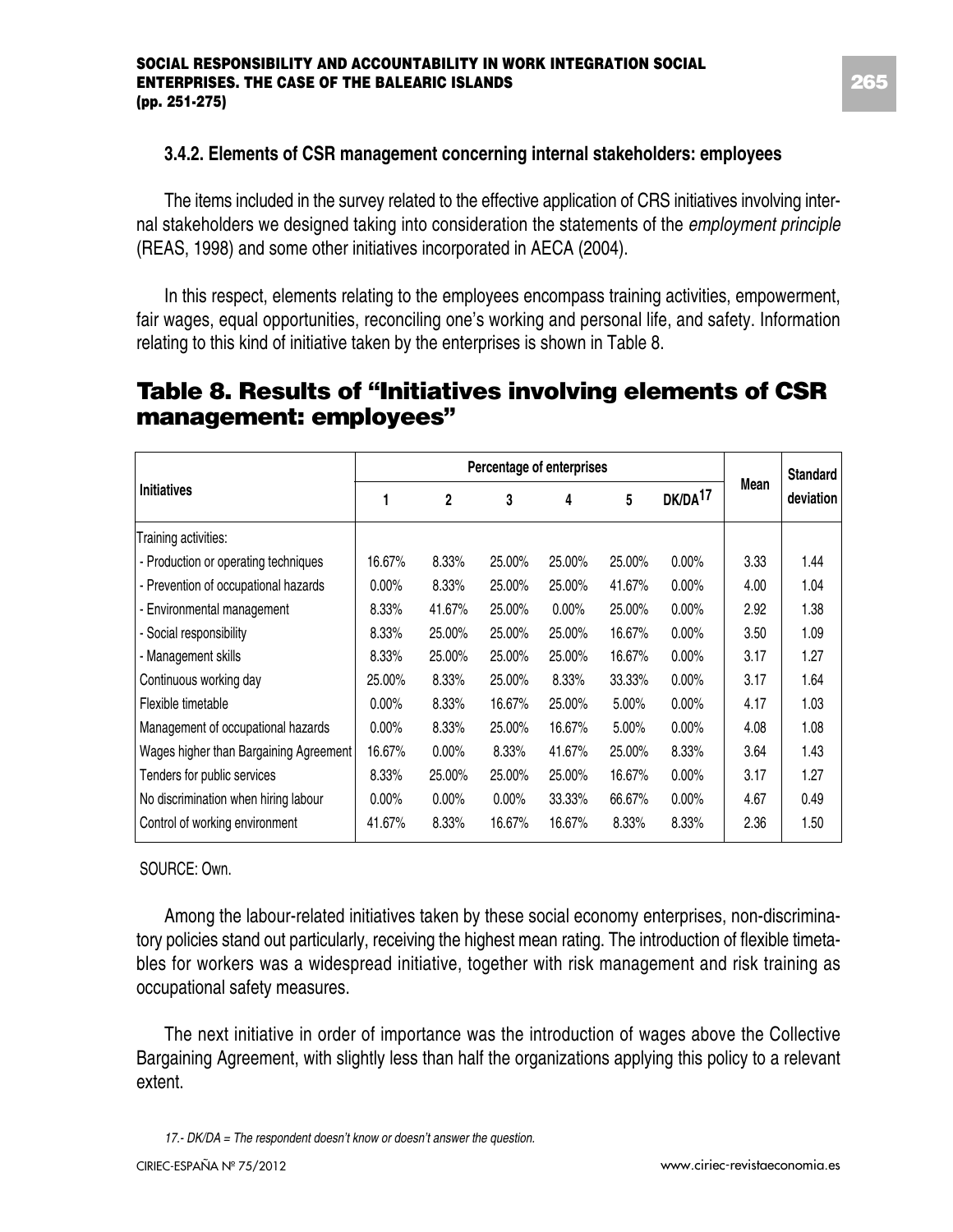Training also ranks high, particularly in the prevention of occupational hazards, and in technical skills and social responsibility, with about half the enterprises engaging in these activities to a substantial extent and just under a fourth of them doing so on a regular basis.

An individual analysis of the responses linked the level of application of CSR internal stakeholder initiatives, with the active approach to integrating the demands of stakeholder groups discussed in the previous section. In this respect, enterprises with an active approach are taking CRS initiatives on employees by average rating of four points out of five. On the other hand, entities with a passive approach and highly dependent on public funding take these initiative in a moderate level (average of 3 – 3,9 points) and the entities having taken a passive approach and not being dependent on public subsidies take these initiatives at a low level (average below 3 points).

#### **3.4.3. Elements of CSR management concerning external stakeholder groups: management of environmental impacts, responsible trading relations, and participation in networks and external projects**

Initiatives of this kind that were analysed were connected with fostering customer loyalty, applying responsible screening criteria when selecting suppliers, collaboration with competitors and other social agents, the development of external projects, and management of the consumption of resources and environmental impacts. These initiatives come from the statements of REAS (1998) and AECA (2004). The results of the application of these management initiatives by the enterprises are shown in Table 9.

### **Table 9. The results of "initiatives in the field of CSR management: external stakeholder groups"**

|                                                                                        | Percentage of enterprises |          |        |          |        |          | Mean | <b>Standard</b> |
|----------------------------------------------------------------------------------------|---------------------------|----------|--------|----------|--------|----------|------|-----------------|
| <b>Initiatives</b>                                                                     | 1                         | 2        | 3      | 4        | 5      | DK/DA    |      | deviation       |
| Consumption & environmental impact<br>management                                       | 16.67%                    | 25.00%   | 16.67% | 25.00%   | 16.67% | $0.00\%$ | 3.00 | 1.41            |
| Socially responsible financial investments                                             | 16.67%                    | $0.00\%$ | 16.67% | 25.00%   | 33.33% | 8.33%    | 3.64 | 1.50            |
| Financial liabilities correspond to socially<br>responsible organizations              | 25.00%                    | 8.33%    | 8.33%  | 25.00%   | 25.00% | 8.33%    | 3.00 | 1.63            |
| Social and environmental screening<br>criteria for selecting suppliers                 | 25.00%                    | 5.00%    | 8.33%  | 8.33%    | 8.33%  | 0.00%    | 2.25 | 1.22            |
| Control of customer satisfaction                                                       | 25.00%                    | 11.67%   | 16.67% | 16.67%   | 16.67% | 8.33%    | 2.82 | 1.54            |
| Customer care formulae                                                                 | 16.67%                    | 25.00%   | 8.33%  | 8.33%    | 33.33% | 8.33%    | 3.18 | 1.66            |
| Participation in networks                                                              | 16.67%                    | 16.67%   | 8.33%  | 41.67%   | 16.67% | 0.00%    | 3.25 | 1.42            |
| Participation in or funding of external social,<br>environmental and cultural projects | 33.33%                    | 41.67%   | 16.67% | $0.00\%$ | 8.33%  | 0.00%    | 2.08 | 1.16            |

SOURCE: Own.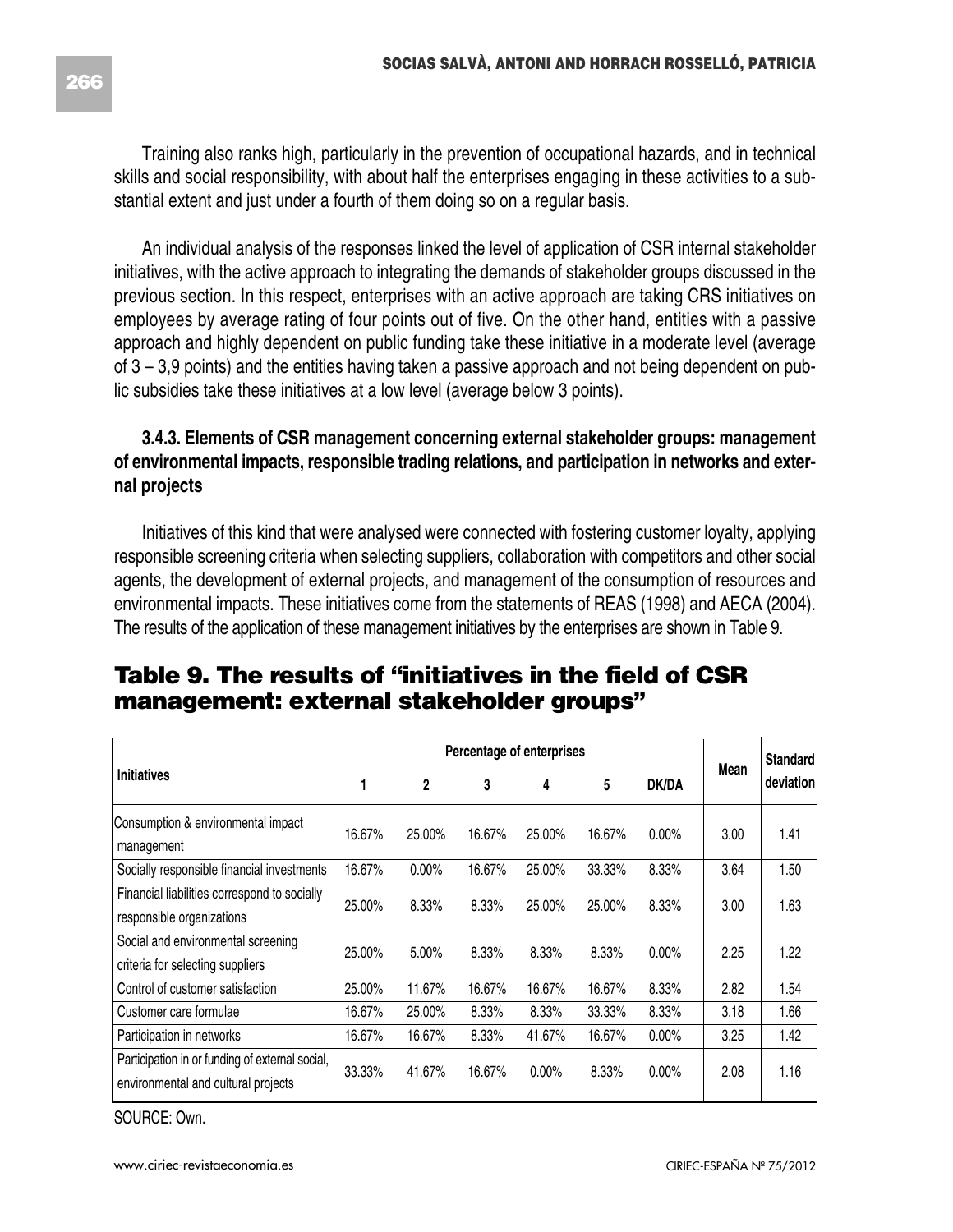In the field of environmental management, just over half the enterprises make extensive efforts to reduce the consumption of resources and environmental impacts. The selection of suppliers, using socially responsible screening criteria, can be done in two different ways. On the one hand, just over half the enterprises select considerably, the financial operations that they engage in by assessing the CSR criteria applied by the financial body in question. On the other, only one third of the enterprises use responsible screening criteria to some extent when choosing suppliers of goods and services.

Policies aimed at fostering customer loyalty, customer satisfaction, and customer care are a regular practice among about forty percent of the enterprises, which engage in this practice to a substantial extent.

Participation in social economy networks is the most widespread external initiative, common to over sixty percent of the enterprises, which stated that they engage in this practice. Involvement in joint projects with other enterprises is the least widespread practice, reflecting a lack of collaboration with other enterprises from the sector in the development of joint projects.

It is noticeable that enterprises that take an active strategic approach to integrating stakeholder demands tend to put into practice far more management initiatives. But we can conclude that external CSR initiatives are taking at a moderate and low level in all the cases analysed with averages lower than those for internal CSR initiatives.

#### 3.5. On-line financial and sustainability disclosures of WISE

In order to assess whether WISEs transparency requirement was applied, a study was conducted of the type of corporate information that was voluntarily reported by our sample enterprises during the 2008 and 2009 financial years, comparing this data with GRI report content (2006)<sup>18</sup>.

Of the twelve enterprises that took part in the study, six published an online annual report. They consisted of four non-profit-making bodies belonging to REAS and another two large national bodies19. If we observe the whole sector, just six of thirty-four enterprises reported voluntarily an online report, although the majority of the sector complies with legal obligations to submit annual accounts.

Firstly, two small local enterprises can be singled out that report voluntarily on income and expenditure components of the profit and loss account, the enterprise's management structure, activities, beneficiaries and employment generated by category and type of contract, together with details of public and other funding. Only minimal external information is reported, since it does not cover more than

*<sup>18.-</sup> If the enterprises reported level C report content, they were analysed for the subsequent level.*

<sup>19.</sup> All of them accomplished with their obligations about reporting financial statements and social information to the Spanish official insti*tution.*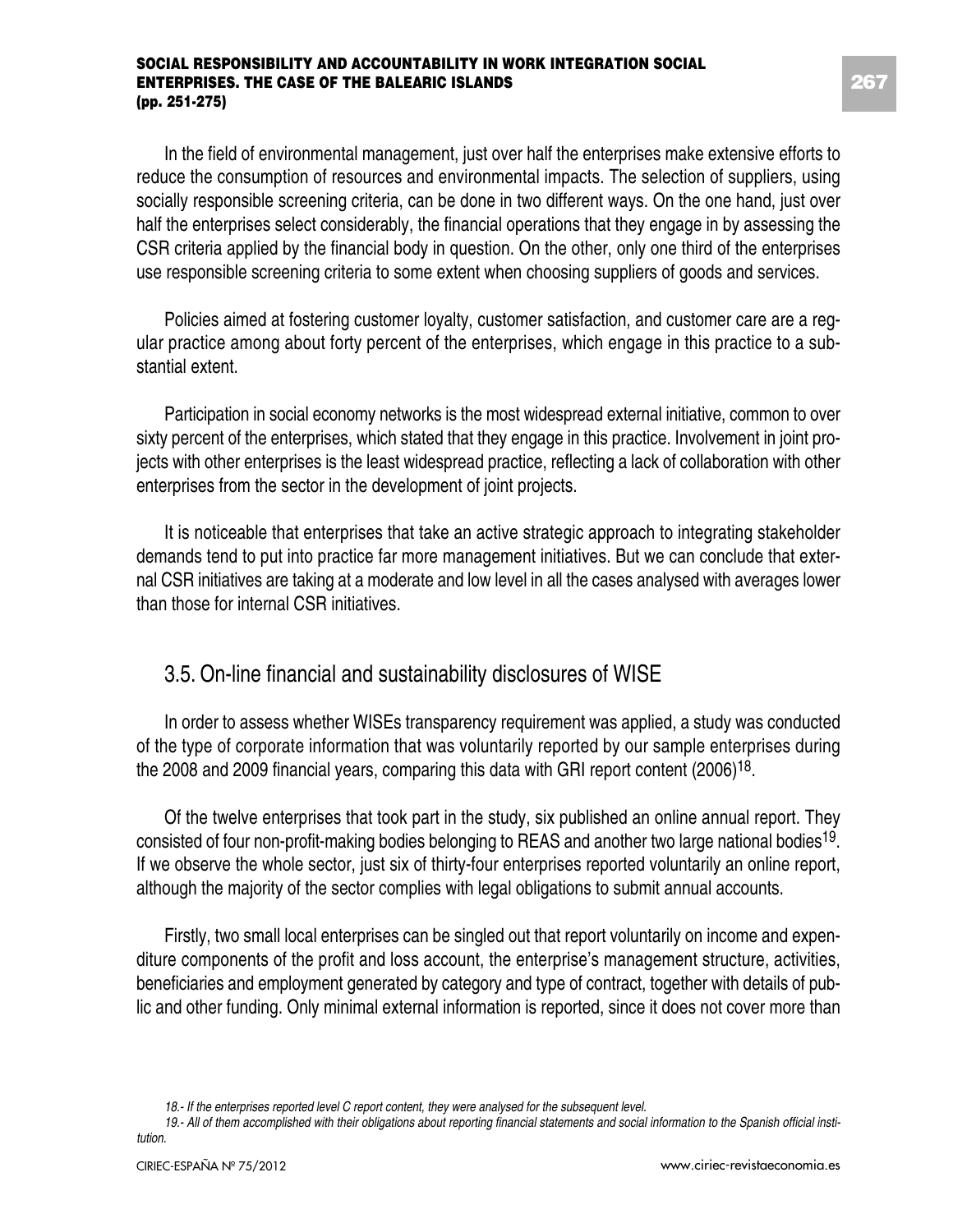The information reported by the two national enterprises and two large local ones includes a statement by the head of the organization, the enterprise's management structure, and its commitment to CSR principles or standards. They also offer more extensive financial details of their income and expenditure and provide a comprehensive description of their activities and beneficiaries, the employment they generate, training and occupational health activities, and details of bodies collaborating with them or helping to fund them. The reported financial data does not cover the whole of their annual accounts, although substantial corporate information about activities is provided. The organizations declare a commitment to the environment, without specifying impacts or consumption, and two mention their management approach to stakeholders, although only one reports on the outcome of the integration of their demands and resulting satisfaction. About half the level C report content is provided. Depending on each case, generally 52 to 60% of this data is supplied. These are enterprises that take an active strategic approach when it comes to integrating stakeholder demands, and elements of CSR management are applied to a more extensive degree.

#### 3.6. Discussion

Ullmann (1985) analysed empirical applications that describe the explanatory variables behind social information disclosure, depending on the organizations' social management<sup>20</sup> and financial profitability<sup>21</sup>. The author believes that reported social information should also be related to other variables, like the organization's size, its values, and external pressure. Ullmann developed a theoretical model that incorporates the enterprise's strategic attitude to the integration of stakeholder demands (active or passive), stakeholders' capacity to demand certain action (high or low), and financial profitability (high or low) as variables to be considered. The more (less) powerful the stakeholder, depending on the extent to which it provides essential funding, the higher (lower) the financial profitability and the more active (passive) the strategic approach, the higher (lower) the degree of social management and more (less) disclosure of compulsory and voluntary information that can be expected.

In theory, in WISEs, sustainability disclosure must be more prevalent among organizations that take an active approach to integrating the demands of powerful stakeholders with other possible determinants being their size and the geographical scope of their activities<sup>22</sup>.

<sup>20.-</sup> The social management variables range from reputation-related indexes to the existence of specific programmes in the field of social *responsibility.*

*<sup>21.-</sup> Based on accounting or market-related variables.*

*<sup>22.-</sup> Without considering the profitability or financial items due to the non-profit making.*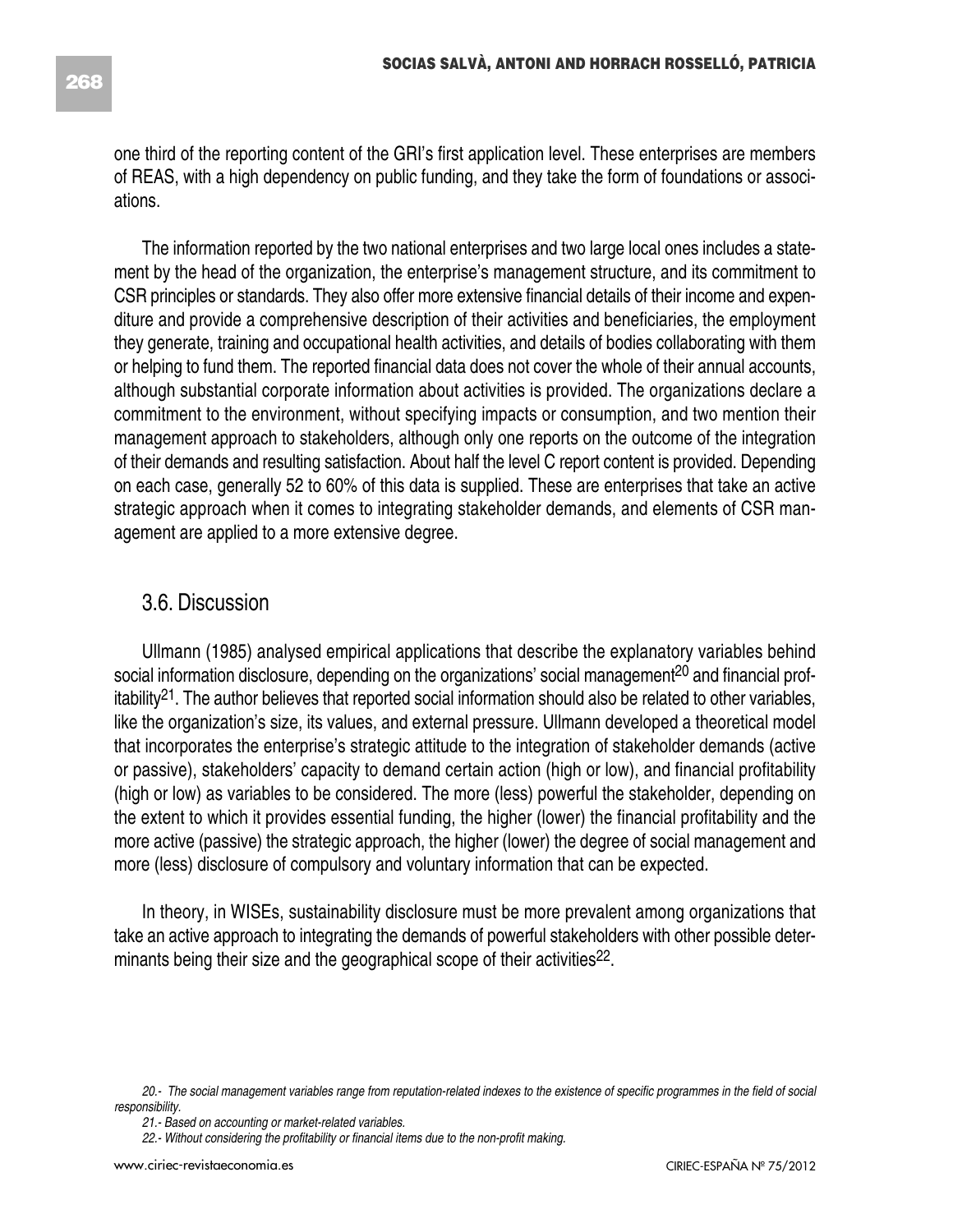Indeed, enterprises that are more transparent take an active, open strategic approach and internal CSR initiatives towards employees. These enterprises are either large local organizations with a high dependence on the public authorities or national ones that are not mainly dependent on public funding. However, one national body did not disclose any information, despite its high dependence on public funding. In the case of small local bodies, dependence on public funding and membership of REAS generally condition the disclosure of a minimum level of information.

The following table shows the results commented on above.

### **Table 10. Aspects that determine information disclosure by work integration social enterprises in the Balearics**

|                |             | Dependence | <b>Strategic</b> | Internal     | External     |             | Level C  |
|----------------|-------------|------------|------------------|--------------|--------------|-------------|----------|
| <b>Bodies</b>  | <b>REAS</b> | on public  | approach         | stakeholders | stakeholders | <b>Size</b> | coverage |
|                |             | funding    |                  | initiatives  | initiatives  |             | (GRI)    |
| 2 non-profit   | Yes         | High       | Active           | High         | Moderate     | Large       | 58-60 %  |
| 1 non-profit   | Yes         | High       | Active           | Moderate     | Low          | Large       | $0\%$    |
| 1 non-profit   | Yes         | High       | Active           | High         | Moderate     | Small       | 26%      |
| 2 corporations | No          | Low        | Active           | High         | Moderate     | Large       | 52-58%   |
| 1 corporation  | No          | Low        | Active           | High         | Low          | Small       | 0%       |
| 1 non-profit   | Yes         | High       | Passive          | Moderate     | Moderate     | Small       | 32%      |
| 2 non-profit   | No          | High       | Passive          | Low          | Low          | Small       | 0%       |
| 1 non-profit   | Yes         | Low        | Passive          | Low          | Low          | Small       | 0%       |
| 1 non-profit   | No          | Low        | Passive          | Low          | Low          | Small       | 0%       |

SOURCE: Own.

# **4.- Conclusions**

Social economy principles and criteria for WISEs encompass two aspects of social responsibility. The principles incorporate fundamental issues, like taking into account stakeholder demands (the principle of equality), the voluntary disclosure of information (the criterion of transparency) and responsible management initiatives (employment, the environment, cooperation, and a local commitment).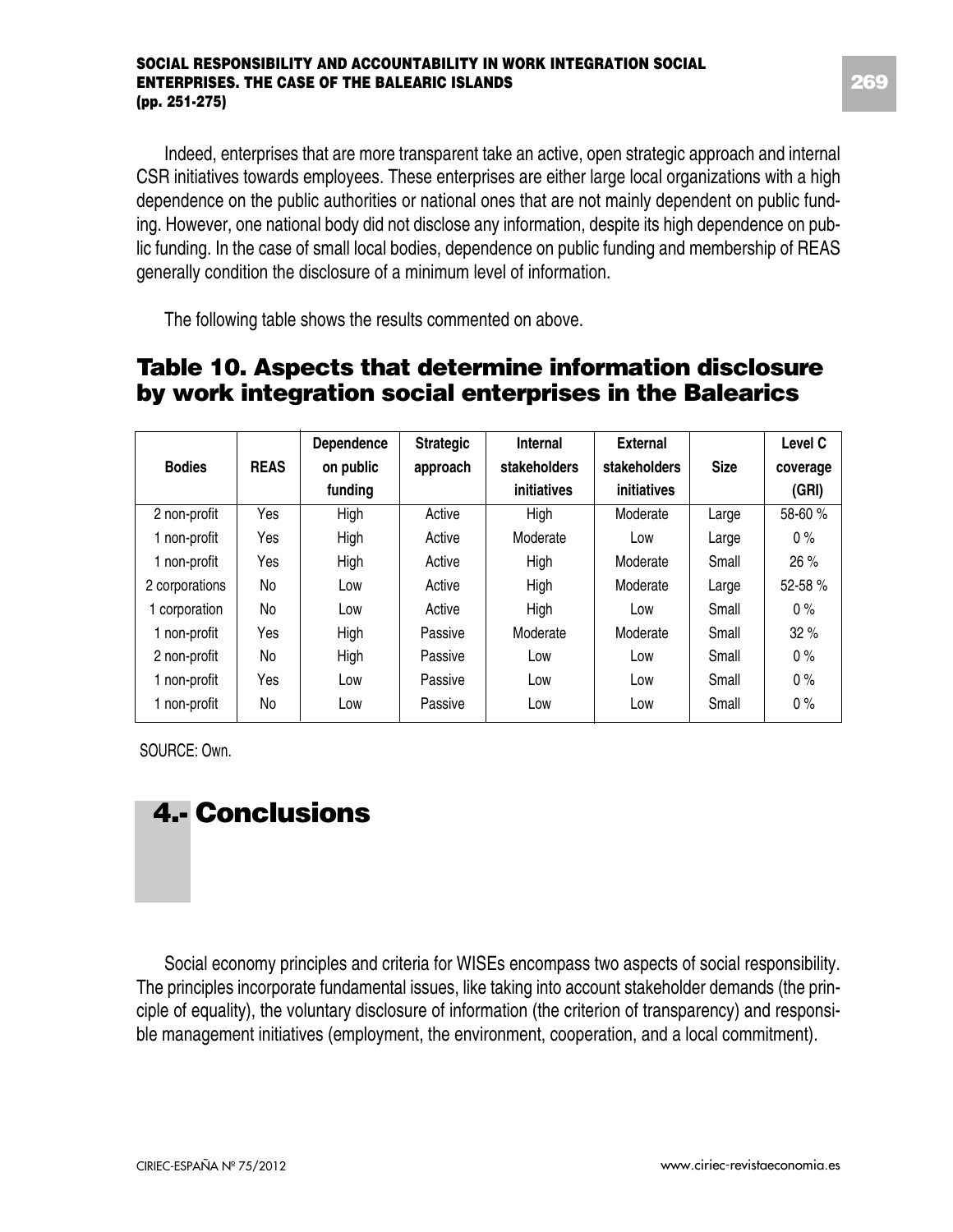Through our applied study, the effective application of policies by WISEs in the fields of social responsibility has been analysed. On the one hand, compliance with the non-profit-making principle, a public interest corporate purpose, stability of employment, and access to employment by disadvantaged groups was confirmed. On the other, the CSR initiatives that they engage in were ascertained.

As for elements of CSR management, we can distinguish between elements relating to their strategic approach, their internal stakeholder and external stakeholder groups.

As for the enterprises' strategic approach to the integration of stakeholder demands, it should be highlighted that over half of WISEs that took part in the study take an active approach, focused on organizational stakeholders like the workforce, the public authorities and customers. Generally speaking, they are local non-profit-making bodies attached to REAS that are mainly dependent on public funding or else large national bodies operating in the Balearics.

Enterprises that take a passive approach are small ones whose dependence on public funding does not influence their strategic approach. Some of them belong to REAS. Although they comply with their standards of practice, it cannot be definitely concluded that membership of REAS guarantees fulfilment of the principle of equality; that is, the real integration of stakeholder demands.

Most of WISEs analysed apply CSR policies directed at their workers, above all the generation of stable employment, the integration of disadvantaged groups, policies directed at non discrimination, fair wages and occupational safety and training. In this sense, some seventy percent of the enterprises in the study, put into practice a relevant number of initiatives associated with the principle of employment.

Actually, the entities that take an active strategic approach integrating stakeholders' demands are more likely to adopt specific CRS initiatives towards the internal organizational stakeholders (employees). As we mentioned, the basic determinants are the size of the organization, the geographical scope of their activities and their dependency of public funding.

Elements of CSR concerning external stakeholder groups are applied to a relatively moderate extent with participation in networks and the use of ethical screening criteria in the selection of financial operations standing out slightly above the rest and applied in a fifty per cent of the cases. Even to a lesser extent, CSR screening criteria are used in the selection of general suppliers, customer loyalty is fostered, and there is cooperation with other enterprises from the social economy.

When it comes to the principles of the social economy enterprises, we can conclude that the Balearic WISEs comply with the requirements of the non-profit-making and employment principles. In this respect, elements of solidarity-based responsibility are widely applied by these enterprises, together with elements of internal CSR. Elements of external CSR management inherent in the principles of equality, cooperation, environmental care and a commitment to local society are applied on a more moderate and low basis.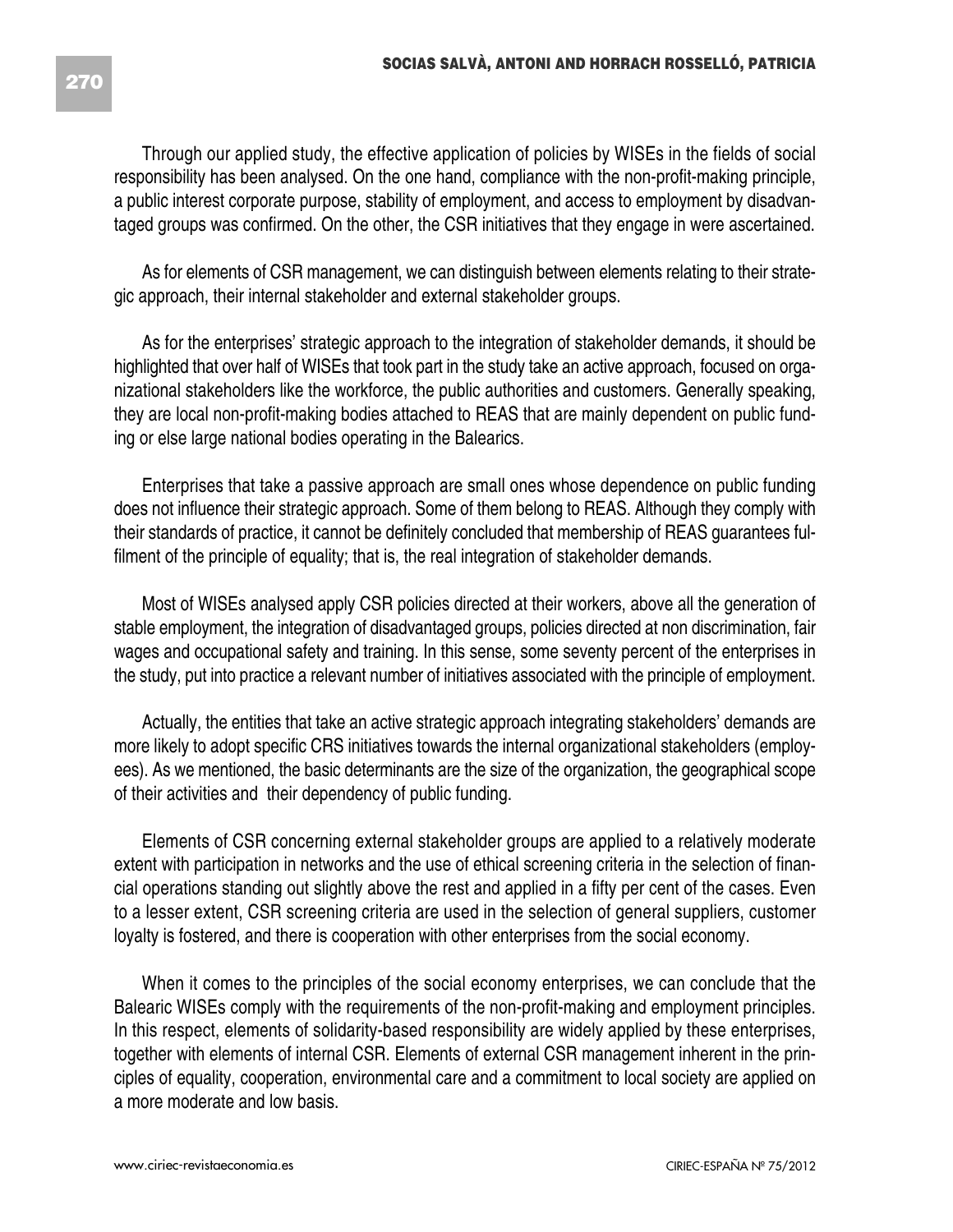As for transparency criteria, an analysis of the information voluntarily reported by work integration social enterprises shows that more voluntary information is disclosed by larger local enterprises and by some large national ones. Almost all of them also take an active strategic approach, relevant CSR initiatives related to internal stakeholders and moderate initiatives related to external stakeholders. The disclosed information reflects the contents of the activity report and the financial information generally refers to sources of income and expenditure by type or by programme or activity. This covers over half the contents of the GRI's first application level.

Although the published information reflects an enterprise's non-profit-making status and the fact that people from disadvantaged groups are employed, references to commitments regarding other aspects of social responsibility are merely indicative. Relevant information about the integration of stakeholder expectations, environmental impacts or other negative externalities is not provided, and so not all aspects of social responsibility can be assessed.

The smaller enterprises fall into one of two situations with regard to the disclosure of information. Members of REAS dependent on public funding disclose less information than the financial and social data that they are required to draft by law, with this information covering up to one third of the contents of the GRI's level C. Consequently, it does not reflect elements of social responsibility.

In the case of all the other enterprises not attached to REAS and all the business companies, no voluntary information is disclosed of a financial, social or environmental nature. But we must state that in terms of their obligations in the field of financial and social reporting, the majority of the enterprises comply with the drafting and submission of annual accounts and the drafting of an activity report.

Enterprises that voluntarily disclose a higher amount of information were seen to be large organizations that take an active strategic approach to their stakeholders, although it cannot be concluded that size is always related to how much information is disclosed or to the type of strategic approach that is taken. In the case of small enterprises, dependence on the public authorities and membership of REAS play a key role in the timid disclosure of information of an even more superficial nature than that reported by large enterprises.

We are aware of the limitations of our study taking into consideration that only twelve out of a total of thirty-four WISEs took part in it. The efforts made in order to engage the whole universe of this collective in the study were considerable and took long. But the negative response to participate was reiterative and explicit. We would like to highlight that while the involvement of non-profit WISEs belonging to REAS was considerable (some 56 % of non-profit bodies participated), the participation of limited corporations was minimal, with 17 % response rate.

In this respect, our future research should be focused on qualitative methodology, such as case analysis and ethnographic methods that call for a deep and careful diagnosis of an organization's application of CRS initiatives and could reveal the real stakeholders' point of view related to their own involvement in the company's decision-making.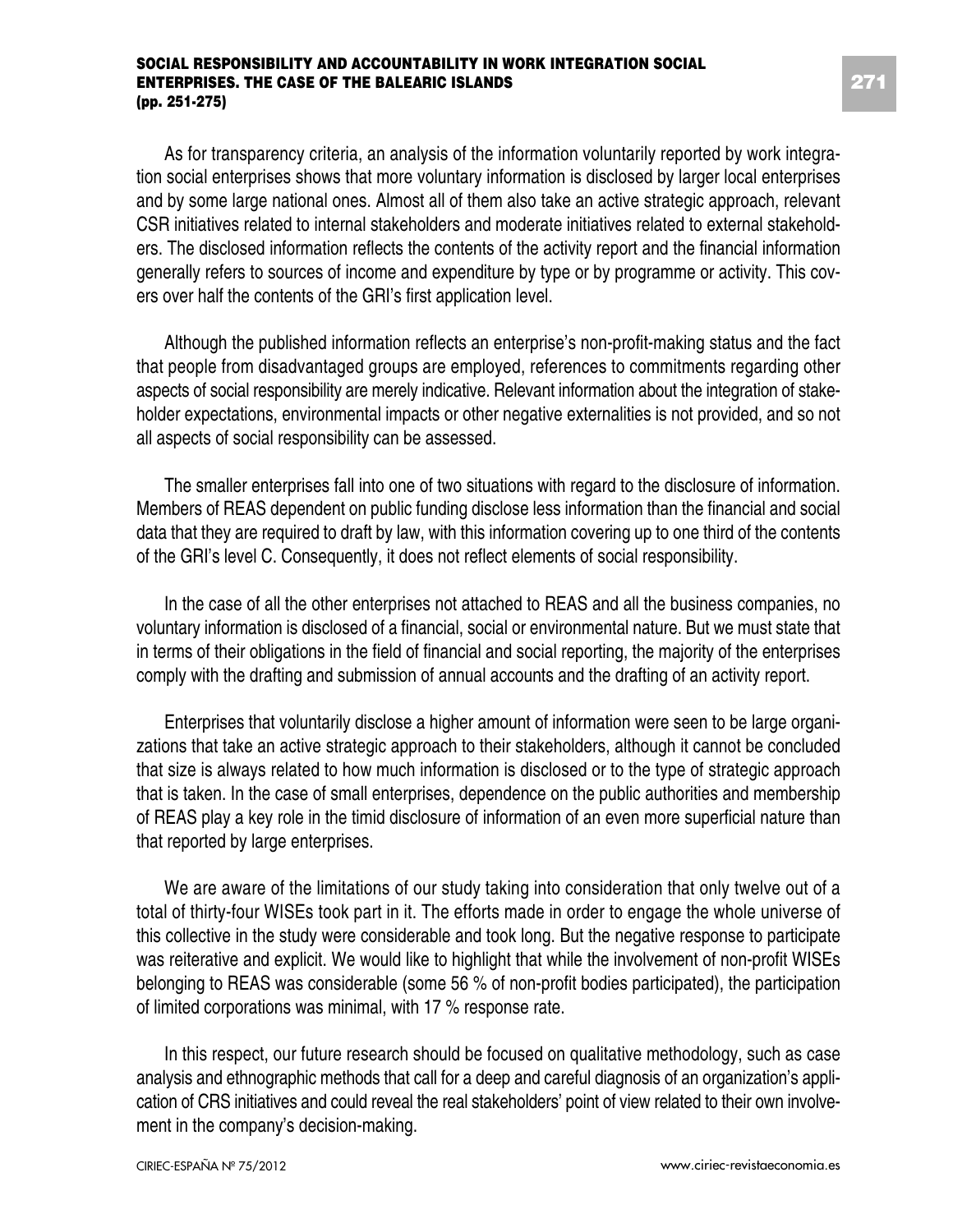### **5.- References**

- ACCOUNTAABILITY (2011): AA1000SES. Stakeholder Engagement Standard. Final Exposure Draft. Available: www.accountability21.net
- ACCOUNTAABILITY (2008a): AA1000APS. Principles Standard. Available: www.accountability21.net
- ACCOUNTAABILITY (2008b): AA1000AS. Assurance Standard. Available: www.accountability21.net
- AECA (2004): *Marco conceptual de la responsabilidad social corporativa,* Asociación Española de Contabilidad y Administración de Empresas, Madrid.
- AL-TUWAIJIRI, A., CHRISTENSEN, T. & HUGUES, E. (2004): "The relations among environmental disclosure, environmetal Management and economic performance: a simultaneous equations apprach", *Accounting Organizations and Society*, 29, 447-471.
- ARCAS, N. & BRIONES, A.J. (2009): "Responsabilidad social de las organizaciones de la economía social. Valoración de la misma en la región de Murcia", *CIRIEC-España, Revista de Economía Pública, Social y Cooperativa,* 65, 143-161.
- AWIO, G., NORTHCOTT, D. & LAWRENCE, S. (2011): "Social capital and accountability in grass-roots NGOs. The case of the Uganda community-led HIV/AIDS initiative", *Accounting, Auditing and Accountability Journal,* 24, 1, 63-92.
- BORZAGA, C. & DEFOURNY, J. (2001): *The emergence of social enterprise,* Routledge, London.
- CAPRON, M. & GRAY, R. (2000): "Experimenting with assessing corporate responsibility in France: an exploratory note on an initiative by social economy firms", *The European Accounting Review*, 9 (1), 99-109.
- CARRASCO, F. & LARRINAGA, C. (1995): "Organizaciones, Contabilidad y Entorno natural. Una perspectiva andaluza", *Revista Española de Financiación y Contabilidad*, 83, 393-416.
- CES (2009): *Memoria socioeconómica y laboral 2008*, Consell Econòmic i Social de les Illes Balears, Available: www.ces.caib.es
- CHENHALL, R.H., HALL, M. & SMITH, D. (2010): "Social capital and management control systems: A study of a non-governmental organization", *Accounting, Organizations and Society*, 35, 737-756.
- DEEGAN, C. (2002): "The legitimising effect of social and environmental disclosures a theoretical foundation", *Accounting, Auditing and Accountability Journal,* 15 (3), 282-311.
- DEFOURNY, J. & NYSSENS, M. (2008): *Social enterprises in Europe*: *recent trends and developments*, Working Paper, 01. Available: www.emes.net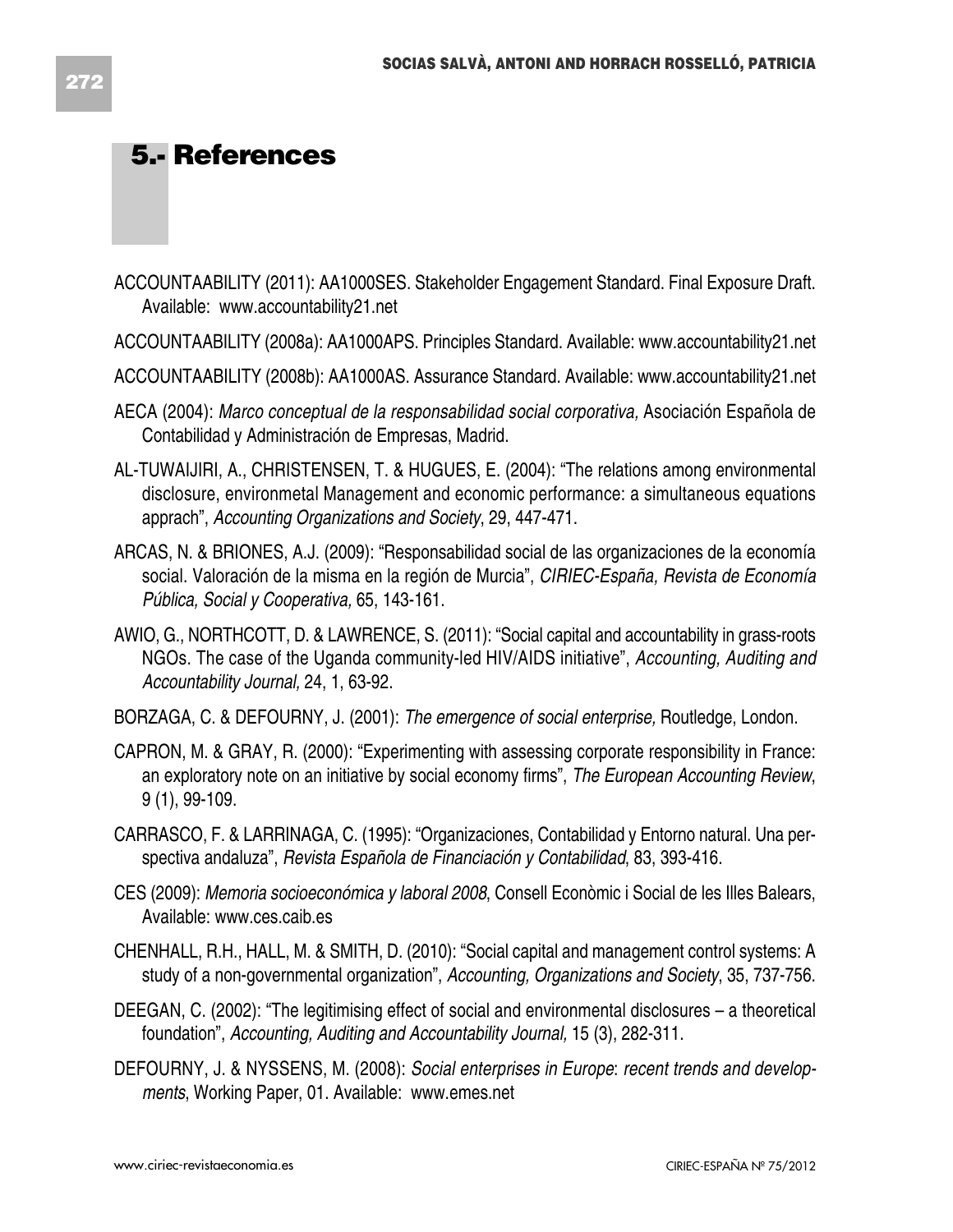- DEY, C. (2007): "Social Accounting at Traidcraft plc. A struggle wiht the meaning of fair trade", *Accounting, Auditing and Accountability Journal,* 20 (3), 423-445.
- DGRSC (2008): *La responsabilidad social empresarial en las Islas Baleares*, Direcció General de Responsabilitat Social Corporativa, Govern de les Illes Balears.
- EUROPEAN COMMISSION (2001): *The Green Book. Promoting a European framework for corporate social responsibility,* European Commission*.* Available: www.europa.eu/documents/comm/green\_papers/index\_es.htm#2001
- FORÉTICA (2008): *Norma SGE21*, Available: www.sge21.foretica.es
- FREEMAN, R.E. (1984): *Strategic management: a stakeholder approach,* Boston.
- GÁLVEZ, M., CABA, M. & LÓPEZ, M. (2009): "Transparencia on-line de la ONG españolas", *Tercer Sector*, 13, 63-86.
- GIBBON, J. & DEY, C. (2011): "Developments in Social Impact Measurement in the Third Sector: Scaling up or Dumbing Down?", *Social and Environmental Accountability Journal*, 31 (1), 63-72.
- GRI (2006): *Sustainability Reporting Guidelines,* Global Reporting Iniciative, Available: www.globalreporting.org
- GRI (2007): *Ciclo preparatorio para la elaboración de memorias de sostenibilidad GRI. Manual para organizaciones pequeñas y medianas. Edición especial para la Economía Social. Colecciones de Aprendizaje*, Global Reporting Iniciative.
- GRI (2010): *NGO Sector Supplement Global Reporting Iniciative*, Available: www.globalreporting.org/reportingframework/sectorsupplements/ngo
- GRAY, R., BEBBINGTON, J. & COLLINSON, D. (2006): "NGOs, civil society and accountability : making people accountable to capital", *Accounting, Auditing and Accountability Journal*, 19 (3), 405- 427.
- GUEBEN, R. & SKEERRAT, G. (2007): "SME's and environmental communications: motivations and barriers to environmental disclosures", *International Journal of Environmental and Sustainability Development*, 6 (1), 1-16.
- HUSILLOS, J. & ÁLVAREZ-GIL, M.J. (2008): "A staheholder-theory approach to environmental disclosures by a small and medium enterprises", *Revista de Contabilidad,* 11 (1), 125-156.
- ISO (2010): *International Standard ISO 26000,* International Organization for Standarization, Sweden.
- KANG, Y. & WOOD, D.J. (1995): "Before-profit social responsibility: Turning the economic paradigm upside-down", *Proceedings of the Sixth Annual Meeting of International Association of Business Society*, Viena, 408-418.
- LARRINAGA, C., CARRASCO, F., CARO, F.J., CORREA, C. & PÁEZ, J.M. (2001): "The role of environmental accounting in organizational change. An exploration of Spanish companies", *Accounting, Auditing and Accountability Journal*, 14 (2), 213-239.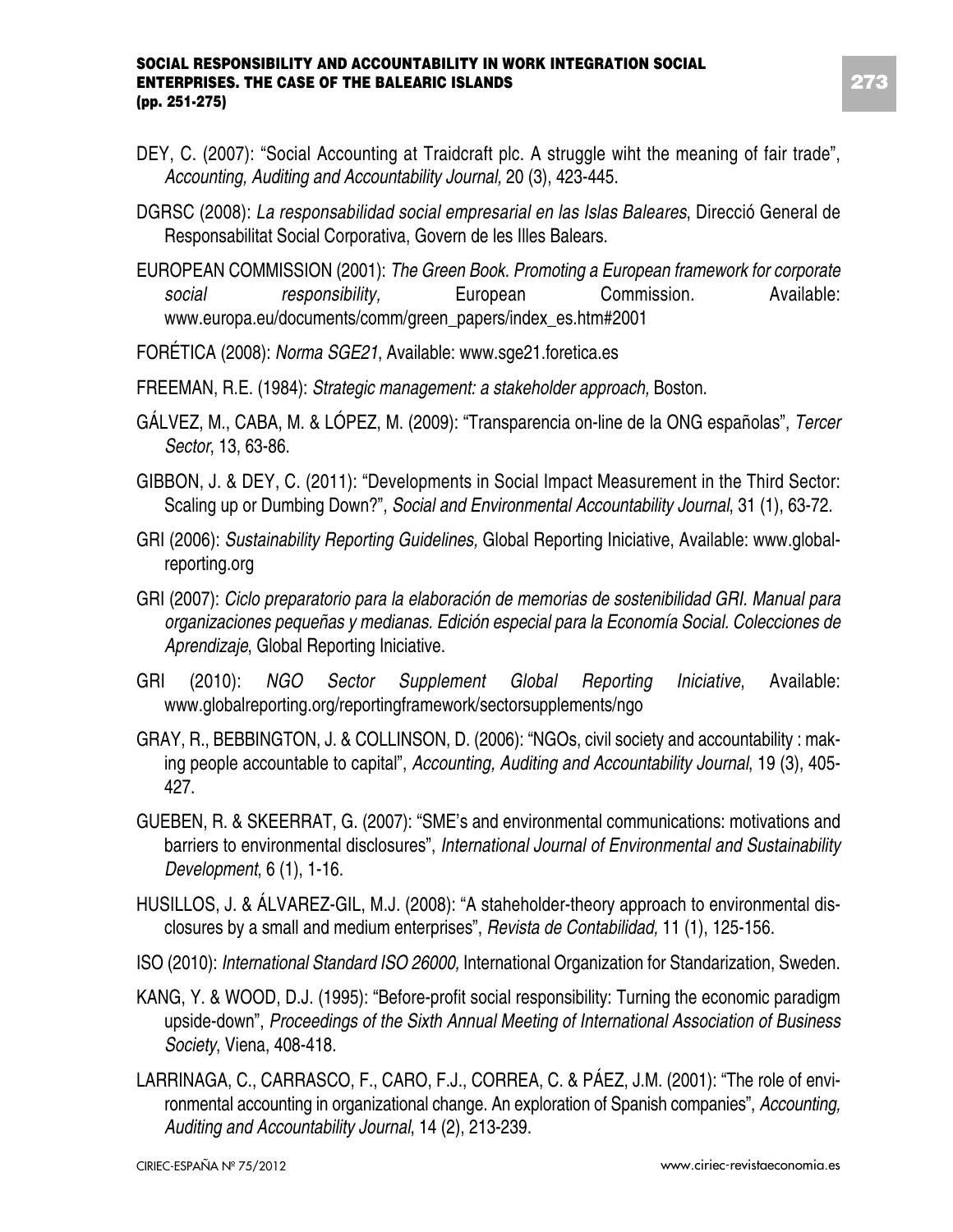- MAGNESS, V. (2006): "Strategic posture, financial performance and environmental disclosure: An empirical test of legitimacy theory", *Accounting, Auditing and Accountability Journal*, 19 (4), 540- 563.
- MITCHELL, R.K., AGLE, B.R. & WOOD, D.J. (1997): "Toward a theory of stakeholder identification and salience: defining the principle of who and what really counts", *Academy of Management*, 4 (22), 853-886.
- MONEVA, J.M. & LLENA, F. (1996): "Análisis de la información sobre responsabilidad social en las empresas industrials que cotizan en Bolsa", *Revista Española de Financiación y Contabilidad*, 25 (87), 361-401.
- MONEVA, J.M. & LLENA, F. (2000): "Environmental disclosures in the annual reports of large companies in Spain", *The European Accounting Review,* 9 (1), 7-29.
- MONZÓN, J.L (2006): "Economía social y conceptos afines: fronteras borrosas y ambigüedades conceptuales del Tercer Sector", *CIRIEC-España, Revista de Economía Pública, Social y Cooperativa,* 56, 9-24.
- NYSSENS, M., ADAMS, S. & JOHNSON, T. (2006): *Social Enterprise: At the crossroads of market, public policies and civil society*, Routledge, London.
- PFEFFER, J. & SALANCIK, G.R. (2003): *The external control of organizations: A resource dependence perspective*, Stanford University Press.
- REAS (1998): "Definición y bases de la empresa social solidaria", Available: http://www.economiasolidaria.org/carta\_solidaria
- RODRÍGUEZ, L. & LÓPEZ, M.G. (2004): "Análisis de los atributos cualitativos de la información medioambiental proporcionada por las compañías del IBEX 35 (1998-2002)", *Revista de Contabilidad*, 7 (14), 135-172.
- SALINAS, F. & RUBIO, M.J. (2001): "Tendencias en la evolución de las organizaciones no lucrativas hacia la empresa social", *CIRIEC-España, Revista de Economía Pública, Social y Cooperativa,* 37, 79-116.
- SANGLE, S. (2010): "Critical Success Factors for Corporate Social Responsibility: a Public Sector Perspective", *Corporate Social Responsibility and Environmental Management*, 17, 205-214.
- SOCIAL ECONOMY EUROPE (2002): *Social Economy Charter*, Available: www.socialeconomy.eu.org/spip.php?article263&lang=en
- SOCIAS, A. & HERRANZ, R. (2001): "Organizaciones no gubernamentales y empresas de economía solidaria: características e interpretación del resultado", *Cuadernos aragoneses de economía,* 11 (2), 317-334.